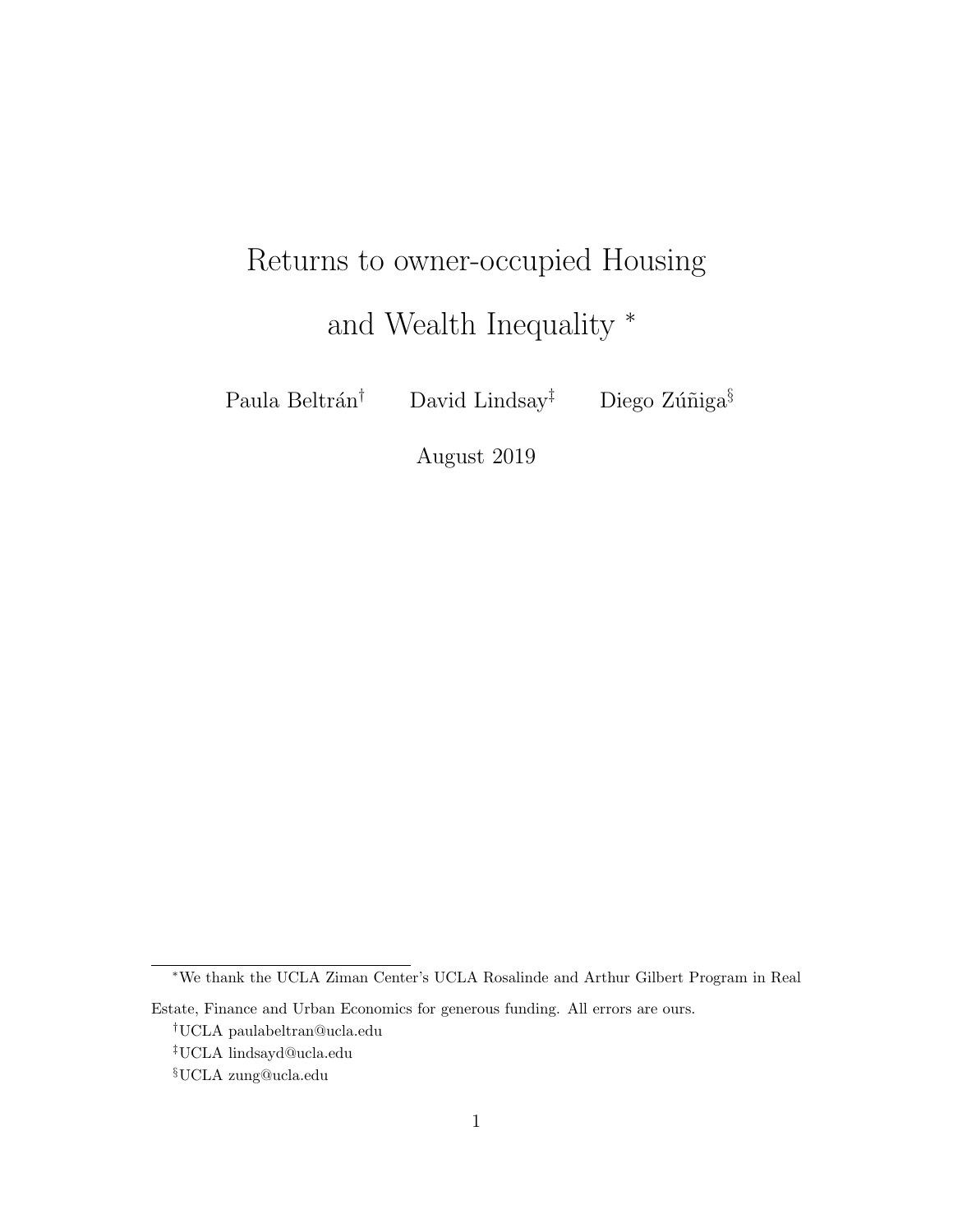### Abstract

How much of the recent increase in wealth inequality is due to returns on owner-occupied housing? In this paper, we analyze how the returns to owner-occupied housing affect the returns on wealth across households with differing wealth levels. Using household portfolio data we show that richer households are typically more exposed to housing, and that some of the recent increase in wealth inequality can be attributed to the high returns on housing. We show that increasing housing supply elasticity to the  $90^{th}$ percentile reduces the dispersion in wealth by about 2%. Preliminary results show that the sorting of households of different wealth levels to different regions further increases the disparity in returns between households.

Preliminary and incomplete - may contain errors.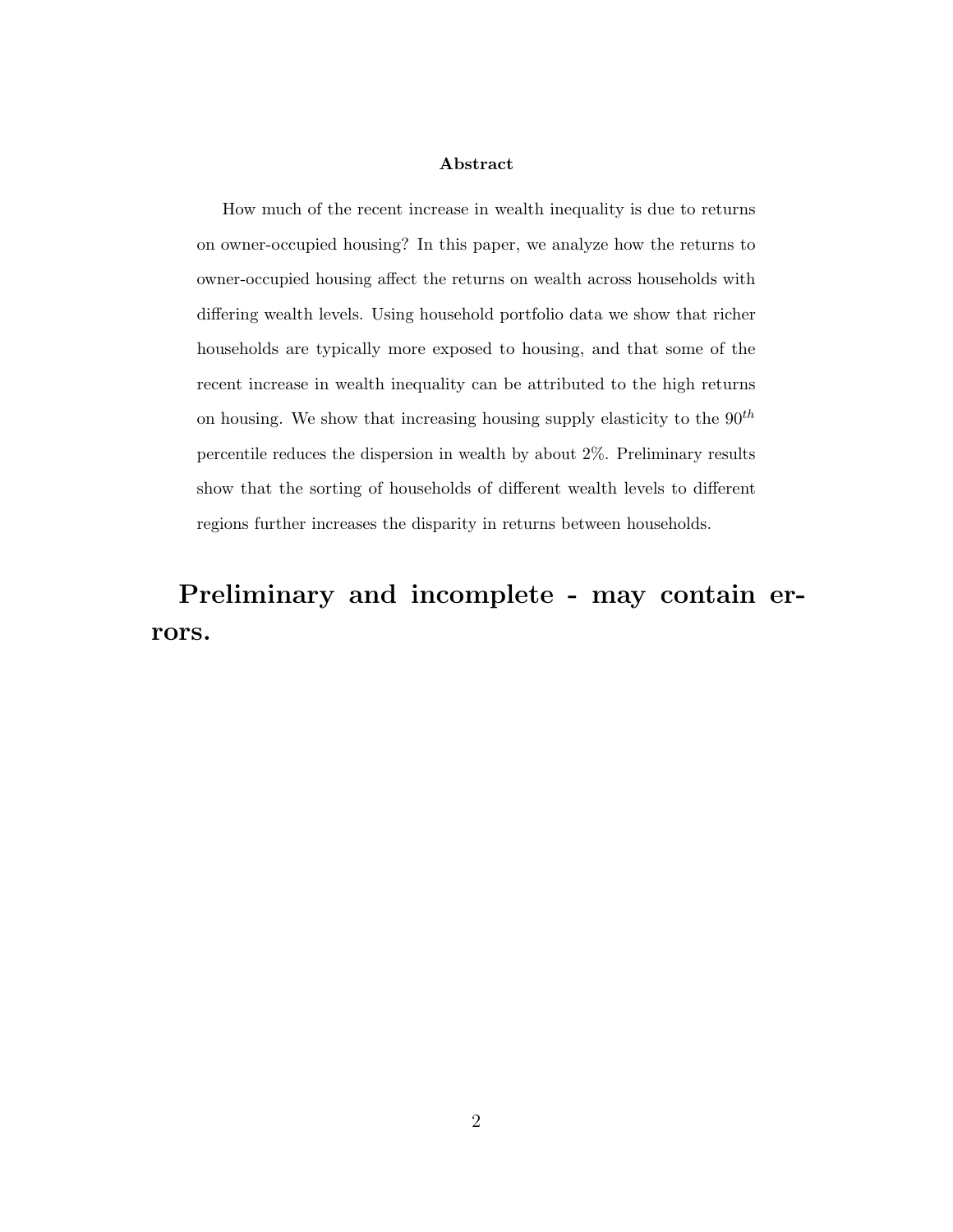### Introduction

Recent research, by [Piketty](#page-34-0) [\(2015\)](#page-34-0) and others, has shown that there has been a large increase in wealth inequality in western nations since the 1980s and particularly in the United States. In this paper we quantify the extent to which changes in house prices have contributed to this increase in wealth inequality.

The value of a home can be decomposed into the value or replacement cost of the structure and the value of the land on which the home is built. As a durable good the supply of structures is relatively elastic. This is because as [Glaeser](#page-33-0) [\(2011\)](#page-33-0) points out, the construction industry has a approximately constant returns to scale. This means that in the long run the supply of structures is perfectly elastic. In contrast the supply of land that is suitable for development is not perfectly elastic. While technological changes, such as better transportation, can increase the area of a region where households can commute to and from, there are many barriers that limit the supply of land that's suitable for development.

Regulations that prevent the construction of new housing, including height and density limits, prohibitions on converting land that is currently being used for single family housing to multifamily housing, and regulations that prevent construction in certain areas, reduce the supply of land that is suitable for development. This increases the price of existing land, and hence causes the price of housing to rise. This increases the wealth of existing homeowners, and thus increases inequality between homeowners and renters, as homeowners experience larger capital gains on their home.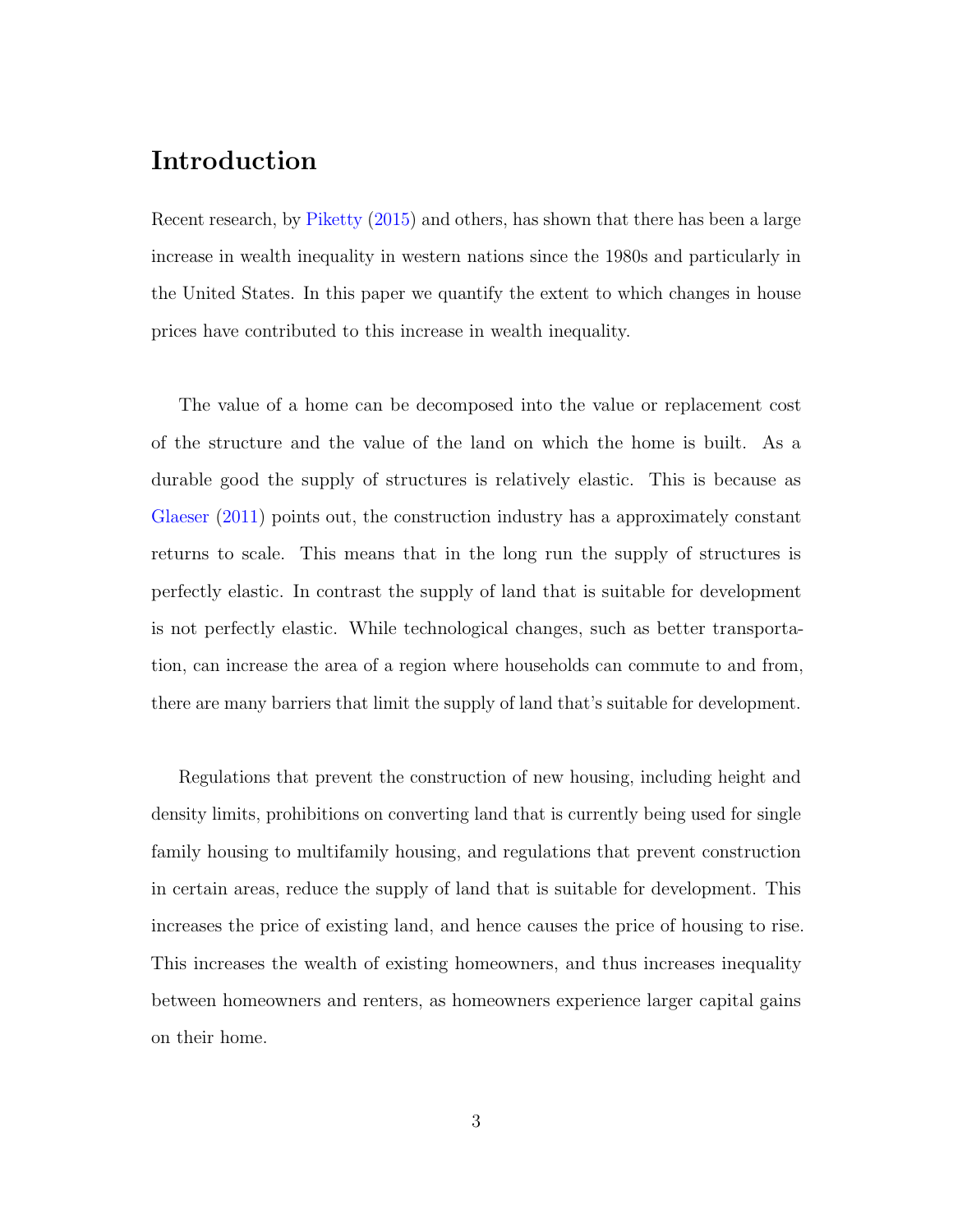Moreover, the topography of the undeveloped land of an area, as well as planning and zoning regulations, affect the elasticity of housing supply in a region. Since the existing housing stock is fixed, if home prices fall below the cost of construction the supply of housing will remain equal to the existing supply and no new construction will take place. Thus, when prices are below the marginal cost of construction the elasticity of supply is zero.<sup>[1](#page-0-0)</sup> As prices rise above the marginal cost of construction, the housing stock will increase. When there are geographical constraints such as large bodies of water that limit the land available for construction, developers have to construct denser, more costly housing, reducing the housing supply elasticity [Glaeser](#page-33-0) [\(2011\)](#page-33-0).

Government regulations can also reduce the housing supply elasticity. Set-back mandates on new construction, minimum unit size requirements, and parking minimums all increase the marginal cost of construction. Together these regulations as well as height limits and lot size minimums place an upper bound on the number of units that can be legally constructed within a given parcel of land. As with the natural barriers these regulations limit how responsive housing supply is to changes in prices.

The reduction in supply elasticity caused by these regulations and geographical constraints increases the sensitivity of house prices to demand shocks. A positive demand shock caused by increased population growth, looser monetary policy, or easier access to mortgages will increase house prices more in regions that have low elasticity compared to those that have a high supply elasticity.

<sup>&</sup>lt;sup>1</sup>In reality the elasticity will not exactly equal zero as the depreciation of the existing housing stock will cause the total supply of housing to fall over time.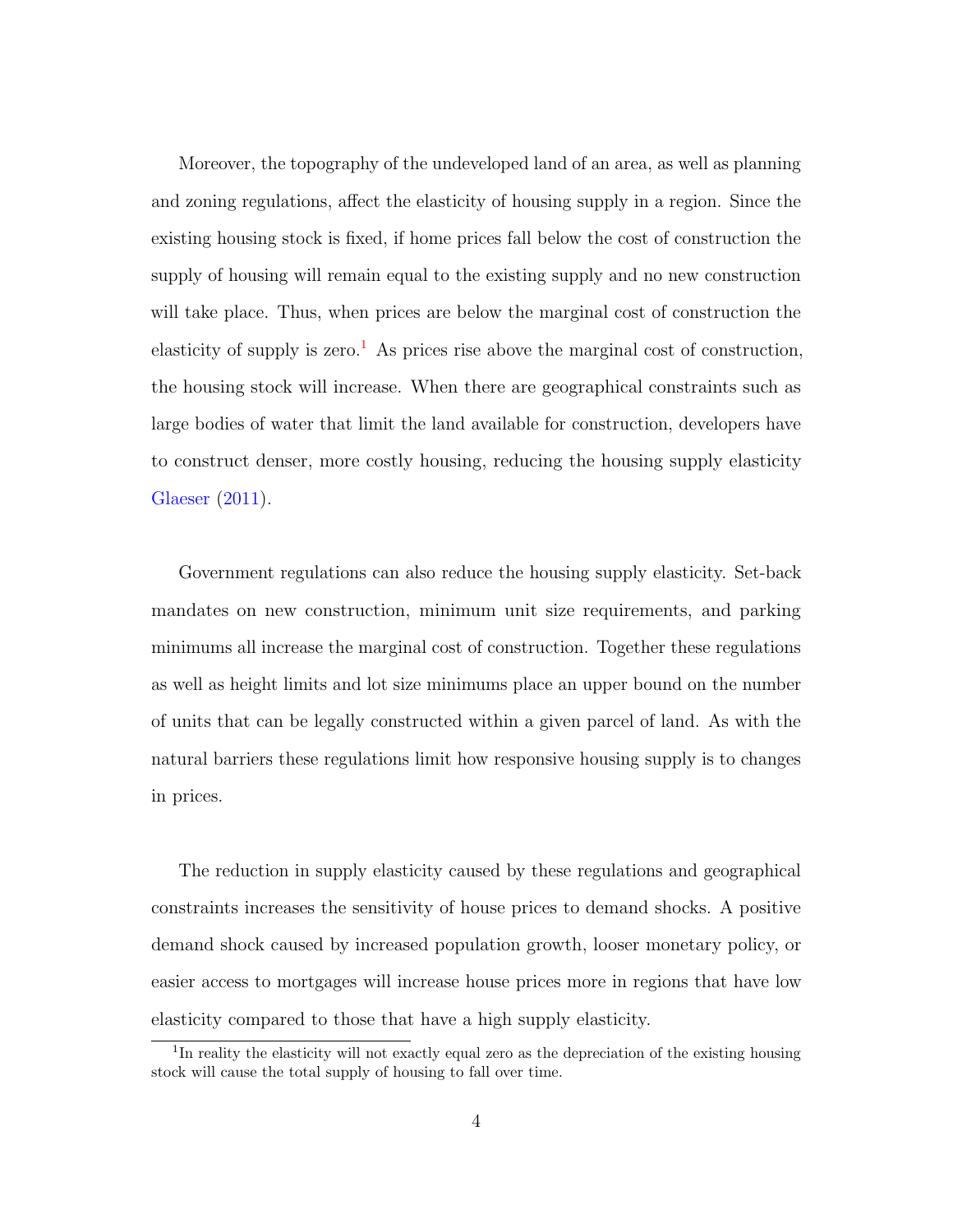Land also represents a large and increasing fraction of total national wealth. [Piketty and Zucman](#page-34-1) [\(2014\)](#page-34-1) finds that housing represents approximately half of all wealth in developed countries. Moreover, the value of housing stock relative to GDP has increased over time. They find that as of 2010 that the value of the housing stock is greater than 200% of GDP. Since housing represents such a large fraction of total national wealth, factors that affect house prices can potentially have a large quantitative impact on wealth inequality.

This paper connects several strands of literature. Papers such as [Gabaix and](#page-33-1) [Landier](#page-33-1) [\(2008\)](#page-33-1) and [Gomez et al.](#page-33-2) [\(2019\)](#page-33-2) explore how inequality has increased at the upper end of the distribution. The former of these papers explores how small shifts in the distribution of talent among top income earners can generate the large increase in incomes among the wealthy. [Gomez et al.](#page-33-2) [\(2019\)](#page-33-2) creates an accounting framework to decompose the change in wealth among the upper end of the distribution into displacement (entry), returns on wealth, and demographics. He finds that the first two terms explain the entire rise in wealth among the wealthiest.

Following [Gomez et al.](#page-33-2) [\(2019\)](#page-33-2), our paper uses an accounting framework to decompose the return on wealth among different wealth groups. We decompose the return on wealth for each group into a term returns that is due to owner-occupied housing and another term that is due to the returns on all other assets. Using Census Bureau portfolio data, we can find the makeup each wealth groups portfolio. Then, using actual historical returns, we can calculate the contribution of owner-occupied housing to the return on wealth.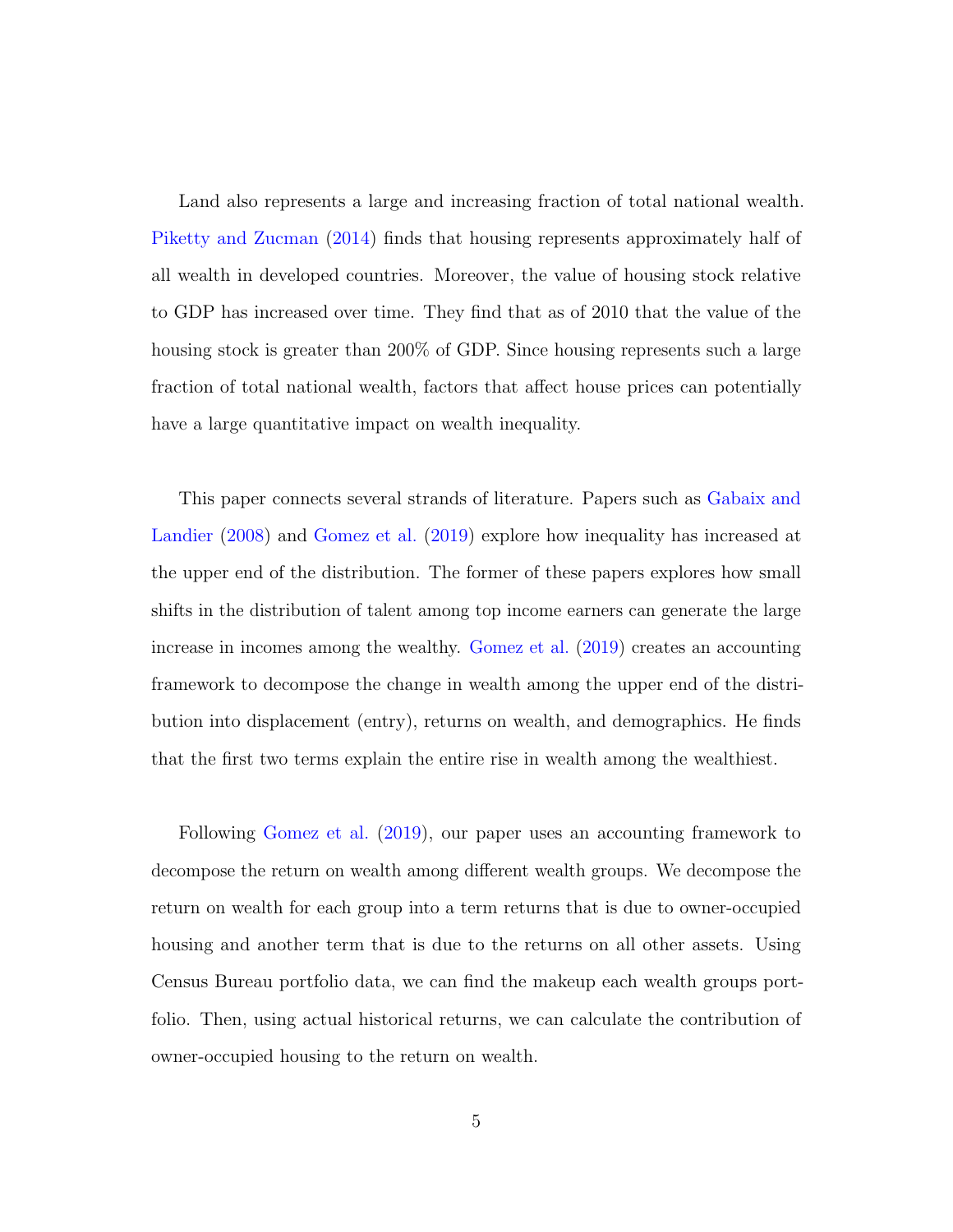Our research is also related to the recent debate as to whether labor's share of national income has decreased. Within the macroeconomics literature, papers such as [Karabarbounis and Neiman](#page-33-3) [\(2013\)](#page-33-3) argue that the share of national income that is attributed to labor has decreased over the past 35 years. Papers such as [Dorn et al.](#page-32-0)  $(2017)$  attribute this fall in labor share to increased concentration, while [Karabarbounis and Neiman](#page-33-3) [\(2013\)](#page-33-3) find that changes in the relative price of capital goods can explain much of the fall in labor's share.

While this paper does not explicitly model labor's share of national income, an extension of our framework allows us to compute the rents on housing. Assuming that rents are an increasing function of house prices, the increase in house prices that we document would translate into higher rents. Since rents represent a large fraction of national income even modest rise could explain some of the fall in labor's share of national income over time.

Our paper not only documents that there has been an increase in house prices over the past 30 years, but that this has also been accompanied by rising house price dispersion. This is similar to the results of [Van Nieuwerburgh and Weill](#page-34-2) [\(2010\)](#page-34-2) who show that house price dispersion has increased at the MSA level. We further extend the results of [Van Nieuwerburgh and Weill](#page-34-2) [\(2010\)](#page-34-2) using ZIP code level data on house prices as well as incorporating data from the past decade. We find that house price dispersion has continued to increase since their paper was published.

Increased house price dispersion indicates that there has been a large dispersion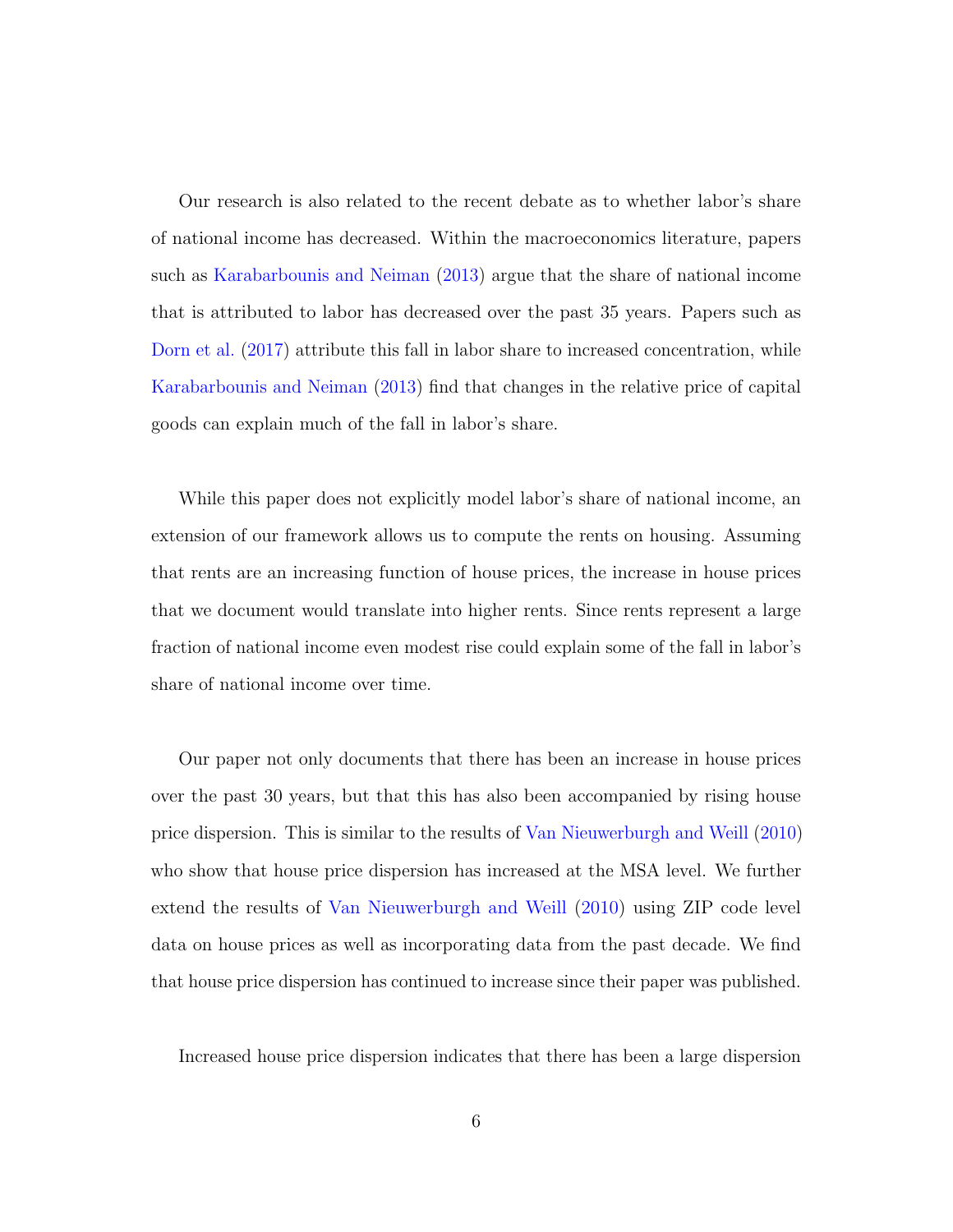in returns across ZIP codes. This creates another potential channel for house prices to affect inequality. If there was positive assortative matching (PAM) between the wealth of a household and the subsequent returns on the housing in that ZIP, this would further increase the dispersion in returns among wealth groups and hence increase inequality between them. While our data does not allow us to see how household portfolios vary at the ZIP code level, we provide bounds on returns given an assumption about the matching between households and ZIPs.

More recently the literature the literature that explores the intersection of macroeconomics and housing has greatly expanded, see [Piazzesi and Schneider](#page-34-3) [\(2016\)](#page-34-3) for an overview. While our paper only explores how the returns to housing affect wealth inequality, land use restriction can also affect the allocation of labor in the economy. Since the regions with relatively expensive housing tend also to be regions with relatively high labor productivity, increased home prices limits mobility into these regions, particularly for lower income individuals. This induces these low-income households to live in less productive regions and hence to earn lower incomes, potentially increasing inequality between those that can afford to live in the region and those that cannot.

[Herkenhoff et al.](#page-33-4) [\(2018\)](#page-33-4) explores how land use regulations in high productivity coastal states have reduced aggregate productivity. They find that reducing these land use restrictions would lead to a substantial increase in aggregate US incomes.

For most households, purchasing a home involves taking out a mortgage. Hous-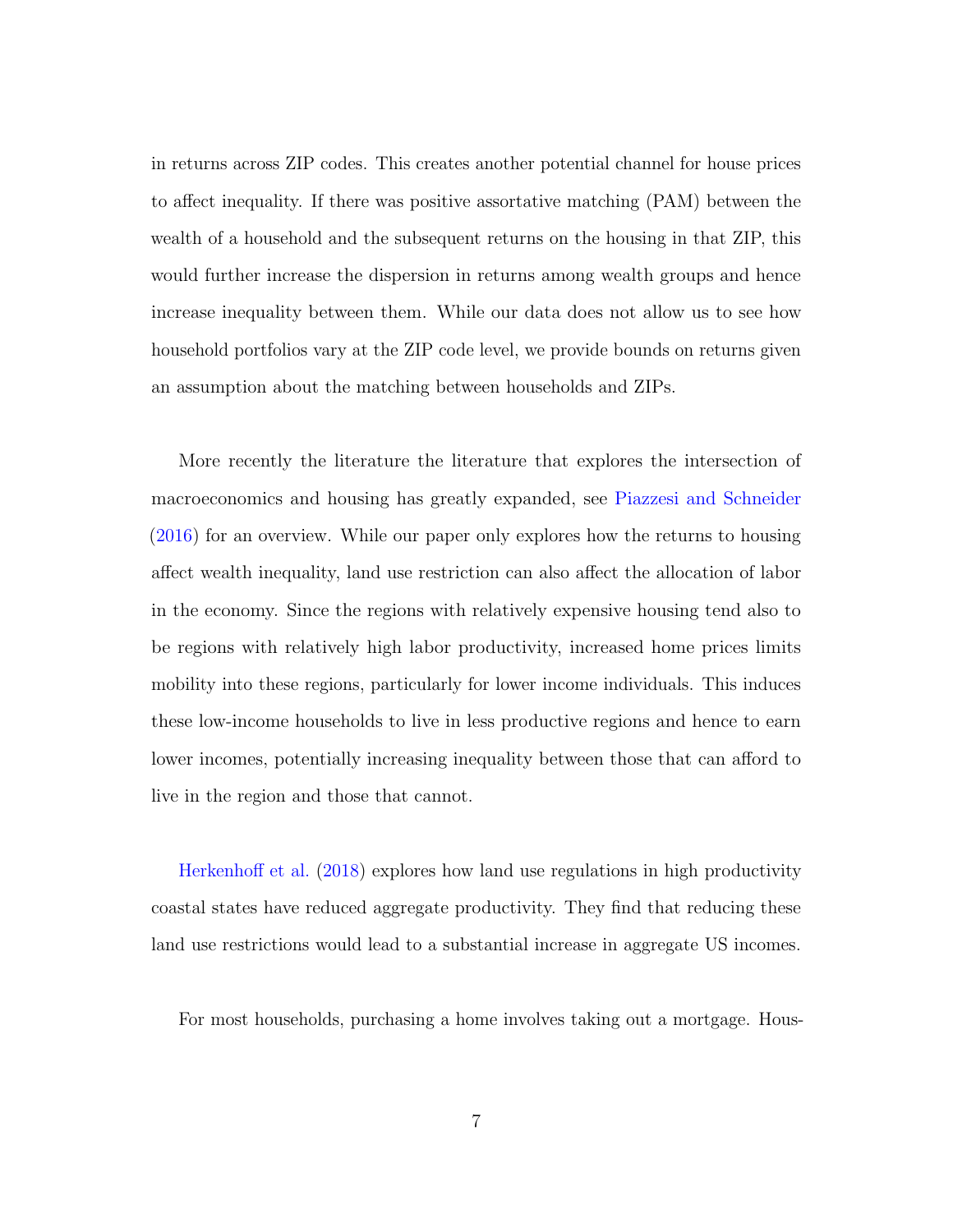ing debt, in fact, represents over 70% of total household debt [2](#page-0-0) . Therefore, factors that affect the availability or cost of mortgage debt are likely to influence house prices. [Favilukis et al.](#page-32-1) [\(2017\)](#page-32-1) show that looser mortgage origination standards can generate large housing booms such as the one in the early 2000s. [Krishnamurthy](#page-33-5) [and Vissing-Jorgensen](#page-33-5) [\(2011\)](#page-33-5) find that unconventional monetary policy decreased interest rates across the entire yield curve. Moreover, their paper finds that unconventional monetary policy that involved large scale purchased of mortgage backed securities, lead to a substantial fall in the yields on these instruments as well as their risk premia. This provides one possible channel for the increase in house prices that we document.

Since the accounting framework that we use takes returns as given, we cannot precisely trace out the implications of unconventional monetary policy on housing returns here. However, given that monetary policy may affect the returns to housing, we could view the large returns to housing, particularly after the 2009 as in part due to the actions of the Federal reserve. One paper that explores how monetary policy can affect house prices is [Kiyotaki et al.](#page-33-6) [\(2011\)](#page-33-6). In this paper, the authors construct a life-cycle model of the household and show that a change in interest rates have large effects on house prices, particularly when land represents a large fraction of the value of a structure.

In our paper, we focus exclusively on the role that supply elasticity has on house prices. Using supply elasticities developed by [Saiz](#page-34-4) [\(2010\)](#page-34-4), we show that less elastic regions witnessed smaller increases in house prices over the last 23 years. Using our

 $2$ New York Federal Reserve Household Debt and Credit Report ( $Q2$  2019)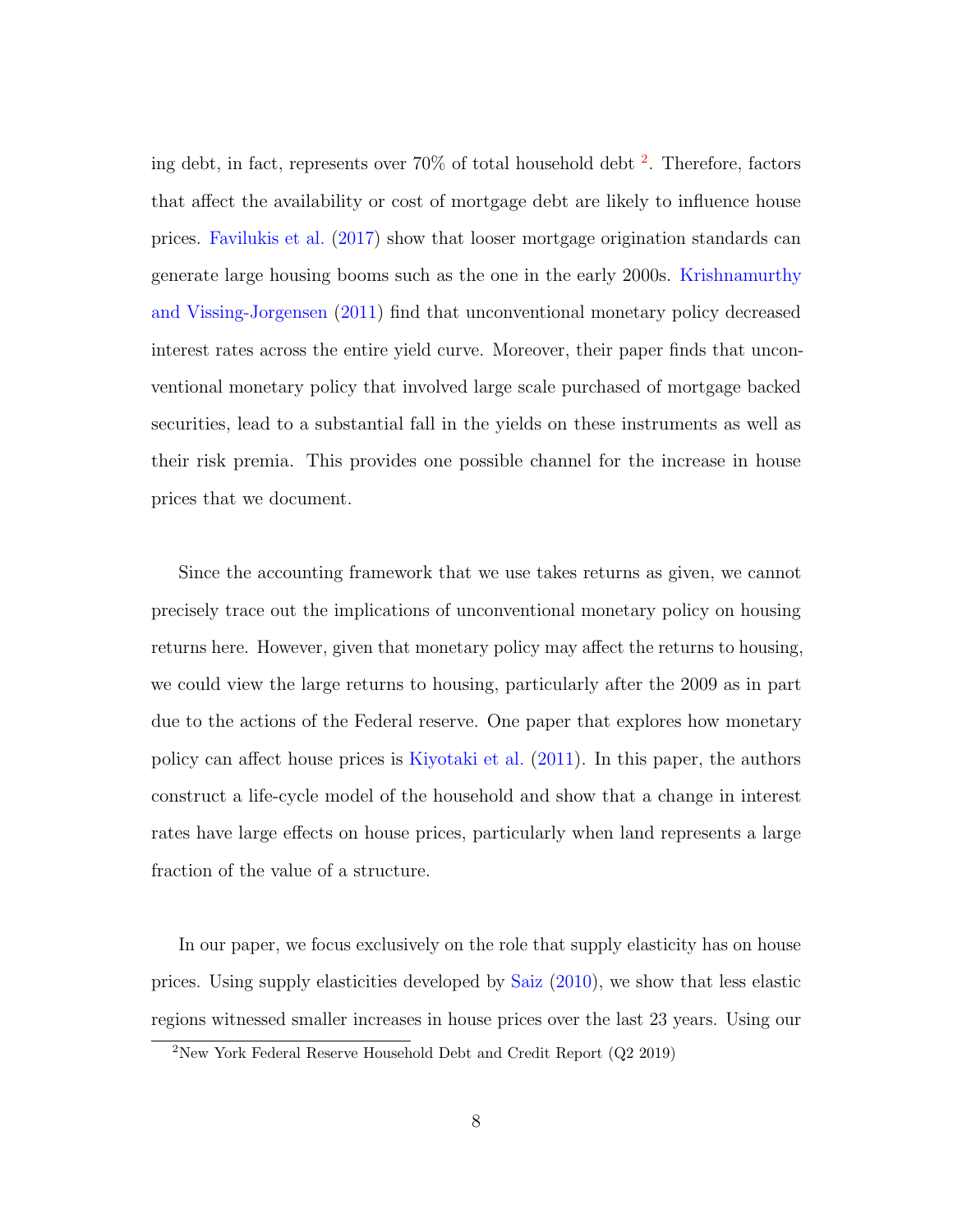accounting framework, we then develop a counterfactual world that is equivalent to increasing the house price elasticity to the  $90<sup>th</sup>$  percentile of MSA's by elasticity. We show that this causes the returns on wealth to fall and that the decrease is greater for richer households. We then compare the dispersion in wealth in our counterfactual world to what we see in the data. The counterfactual scenario has a dispersion in wealth that is approximately 2% smaller than what we see in the data.

As mentioned before, a limitation of our results is that we only have highly aggregated household portfolio composition data. This forces US to use a national average return to housing. In order to see how relaxing this assumption would affect returns we examine cases where there is positive and negative assortative matching of household wealth and the returns on housing within the MSA. We compare these returns to the baseline and show that positive assortative matching substantially increases the returns for the wealthiest households. Lastly, we discuss how to extend our framework to the ZIP code level.

The remainder of the paper is organized as follows. Section two describes the data sources. Section three presents the baseline accounting model that we use to compute the returns on wealth of each group. Section four presents our results. Section five discusses the possibility of extending our results to ZIP code level data. Lastly, section six concludes.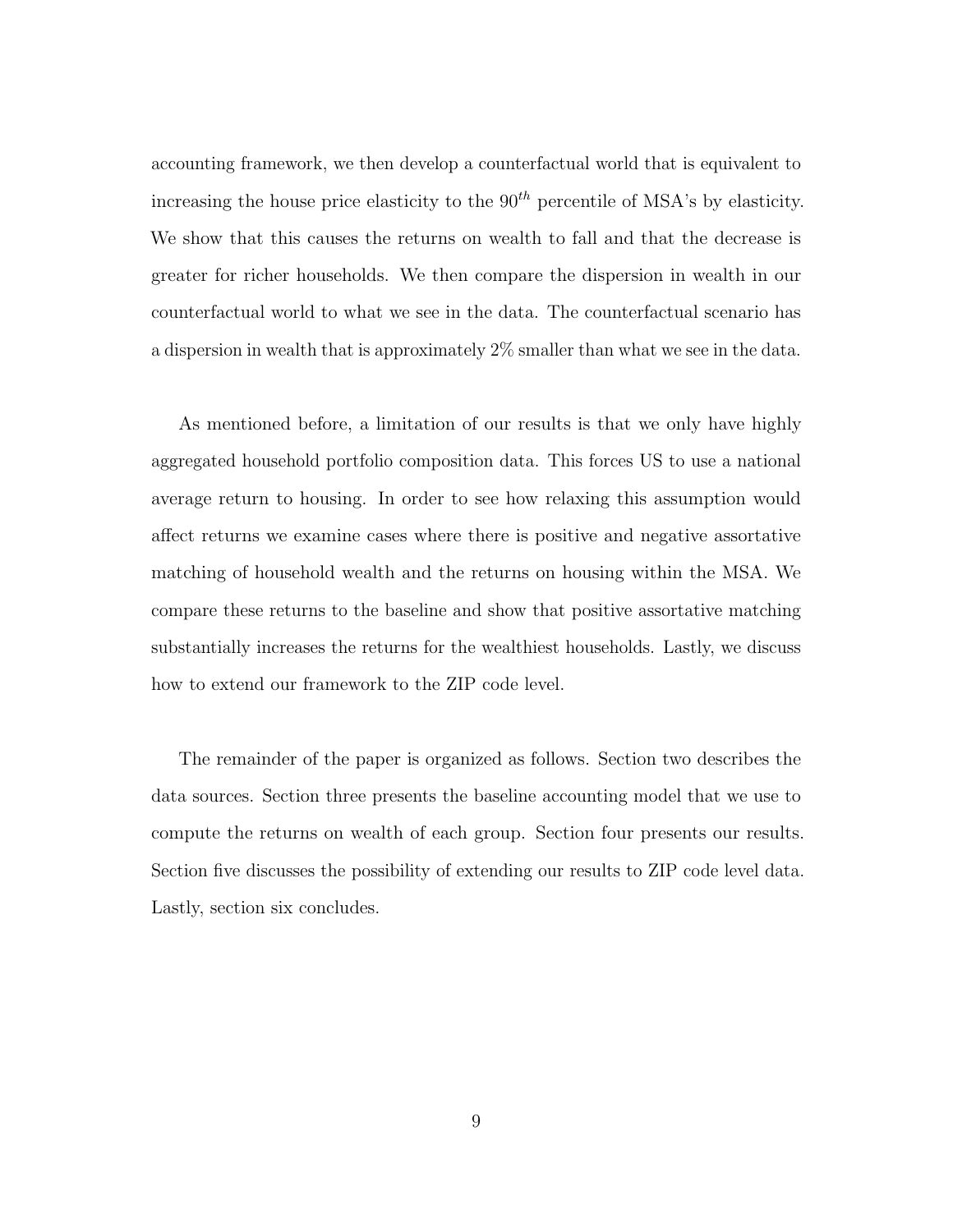### 2 Data Sources

We obtain Metropolitan Statistical Area (MSA) housing supply elasticities from [Saiz](#page-34-4) [\(2010\)](#page-34-4). The topography of an area affects the marginal cost of constructing new housing units. MSA with steeper topography will be relatively more expensive to construct new housing on. Furthermore, if a region is bounded by a large body of water such as a lake or a sea, this will reduce the supply of land that is available for development. [Saiz](#page-34-4) [\(2010\)](#page-34-4) estimates how these geographical constraints affect the housing supply elasticities of MSAs.

The Census Bureau Wealth and Asset Ownership Data Tables, 2015 edition, provides data on the net worth of US households as well as the dollar value of each asset class that households own. The Wealth and Asset Ownership Data Tables also provide this data conditional on the household meeting a certain characteristic, such as race, income level, or wealth levels. For wealth levels there are nine groups. Membership of each group is defined by the individual's total net worth being in an interval. See table [6](#page-36-0) in the appendix for further details.

For each of these groups, the Census Bureau data provides us with the mean dollar value of asset owned by members of each group, conditional on them reporting ownership of that asset class. Using the proportion of each group that owned that asset, we compute the unconditional mean dollar value of each asset owned by that group by multiplying the proportion who report ownership, by the conditional mean dollar value. Here, we are implicitly assuming that failure to report is equivalent to not owning the asset. For the analysis in the paper, we exclude the group with a zero or negative reported net worth as we have limited data on household liabilities.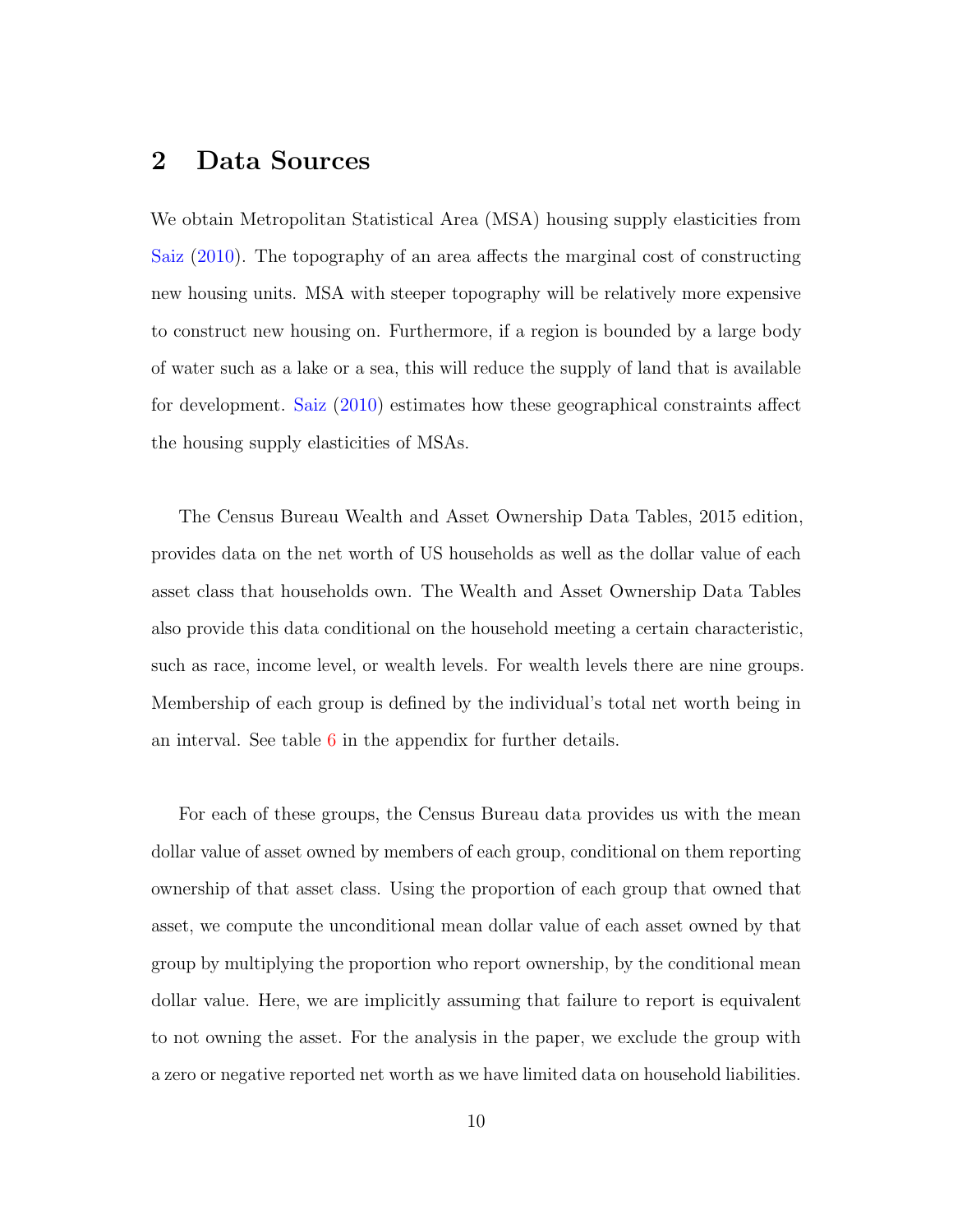We use data from Zillow to get the ZIP code level mean home price. Zillow constructs the monthly mean house price in each ZIP code based on quality-adjusted repeat transactions within the ZIP code. We aggregate this ZIP code level house price to the MSA level using a linking table between ZIP codes and CBSAs from the Department of Housing and Development. Since the MSAs used in the Saiz paper are no longer used we then link these CBSAs to MSAs using a linking table provided by the NBER. We aggregate the ZIP code level house price to the MSAs data by taking a population weighted mean across all ZIP codes in the MSA. Aggregating the data is necessary as [Saiz](#page-34-4) [\(2010\)](#page-34-4) only provides an MSA level elasticity.

In the fifth section we discuss how to extend these results to the ZIP code level. Specifically, we explain how to calculate the elasticities of [Saiz](#page-34-4) [\(2010\)](#page-34-4) at the ZIP code level, as well as how to deal with the increased ability of households to to substitute between such small regions.

Data on equity returns comes from The Center for Research in Security Prices (CRSP). We use the return on the value-weighted S&P 500 index, including all dividends and other distributions. Furthermore, we assume that all dividends are reinvested in the equity portfolio. Furthermore, we assume that privately, whether it's held in a mutual fund or via direct ownership of a firm has the same return as public equity. While there is some debate as to the return on private equity, see [Phalippou and Gottschalg](#page-34-5) [\(2008\)](#page-34-5) for example. Since we largely care about changes in returns due to housing our simplification doesn't affect the results of our paper. For pension assets, we follow [Andonov et al.](#page-32-2) [\(2017\)](#page-32-2) and allocate 75% of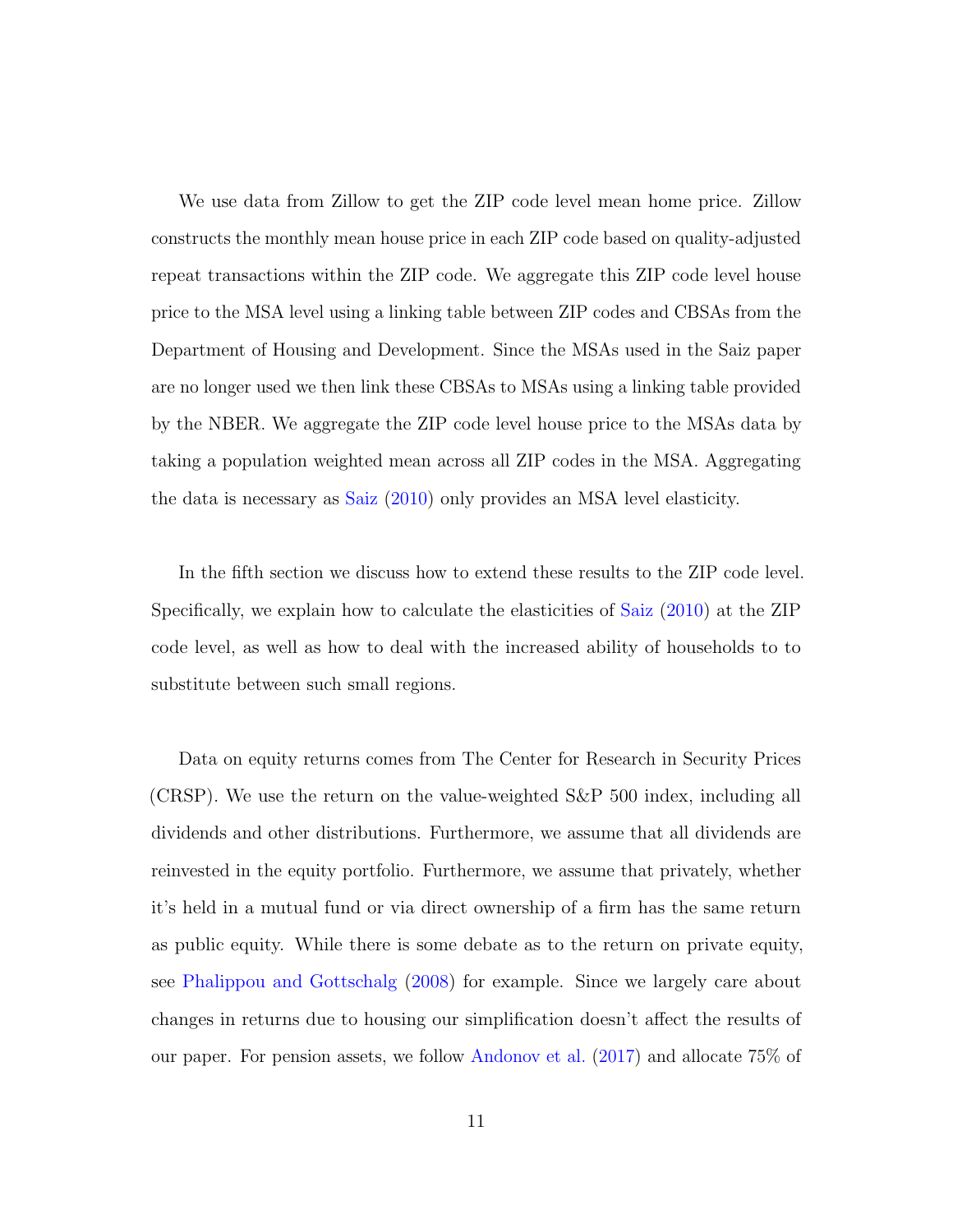pension assets into equities and the remainder into interest-earning assets, which we described below.

Since the Census Bureau's Wealth and Asset Ownership Data Tables do not provide the term structure of fixed income asset, we impute a single interest rate for all interest-earning assets at financial institutions. We use the effective Federal funds rate from the Federal Reserve of St. Louis as this interest rate. The class denominated deposit assets is comprised of interest-earning assets at financial institutions, educational savings accounts, annuities, cash value of life insurance, and 25% of the value of retirement accounts.

Cash assets of households are computed as the sum of non-interest-earning deposits at financial institutions and other assets. In practice, other assets represent less than 0.5% of all household assets and so it makes little difference where we include them. We assume that these cash assets have zero percent nominal rate of return.

We compute other property assets of the household as the sum of all rental property and other real estate equity. Following [Eisfeldt and Demers](#page-32-3) [\(2018\)](#page-32-3) real returns on invest property are computed as 4% per annum. Since the [Eisfeldt and](#page-32-3) [Demers](#page-32-3) [\(2018\)](#page-32-3) argues that actual returns on investment property is similar across MSAs our assumption of a constant return is relatively reasonable. They find that this is because the rent-to-price ratio tends be larger in regions that had lower house price growth.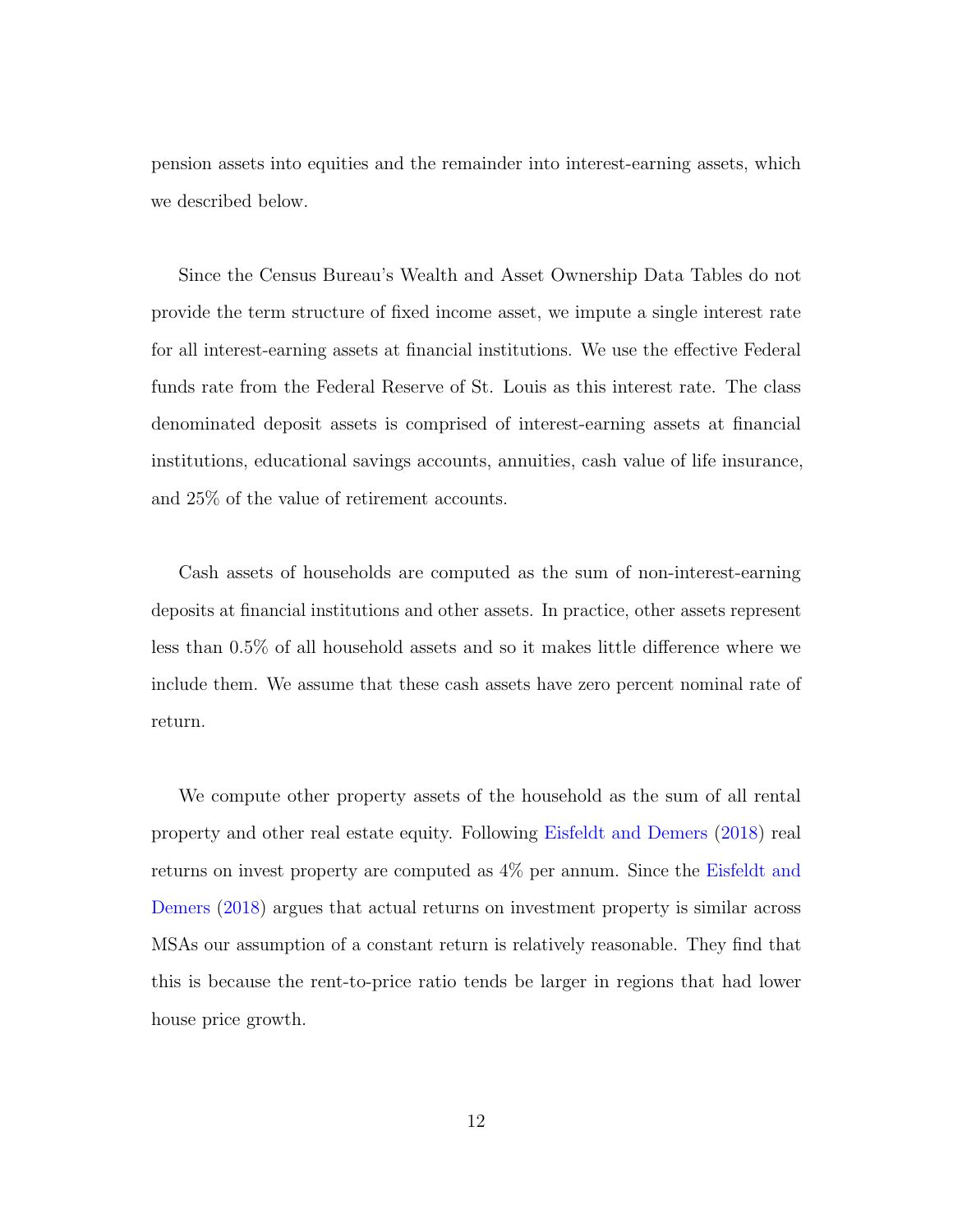| Statistic  | Mean    | St. Dev.  | $10^{th}$ percentile $90^{th}$ percentile |           |
|------------|---------|-----------|-------------------------------------------|-----------|
| Elasticity | 2.537   | 1.433     | 1.065                                     | 4.368     |
| Population | 773,579 | 1,266,825 | 123,847                                   | 1,716,841 |

<span id="page-12-0"></span>Table 1: This table present summary statistics for the MSA level housing elasticities and population.

Lastly, the share of assets in motor vehicles is computed as total equity in motor vehicles divided by total net worth. We compute a depreciation rate of 12%. All data is deflated using the Bureau of Economic Analysis Personal Consumption Expenditures (PCE) price index. We also obtain some stylized facts on asset shares from [Piketty](#page-34-0) [\(2015\)](#page-34-0). Table [1](#page-12-0) provides an overview of our MSA data. From the table it is easy to see that MSAs are highly heterogeneous in terms of population and elasticities.

### 3 Accounting Model

Here we develop an accounting framework that allows us to compute the mean returns on a household;s wealth, conditional on their portfolio composition. Since our data gives us portfolio choices for each group we group households into groups  $g \in \{0, 1, \ldots, G\}$ . Where membership of group g means that the household's wealth is within a certain interval.

Each household has a stock of wealth composed of different assets such as cash, deposits, stocks, real estate, and durable goods. A household's share of wealth in asset i is denoted  $s_{g,i}$ , where  $i \in \{1, 2, ..., I\}$ . We compute the share of wealth in asset i by households in group  $g$  as the mean value of equity in as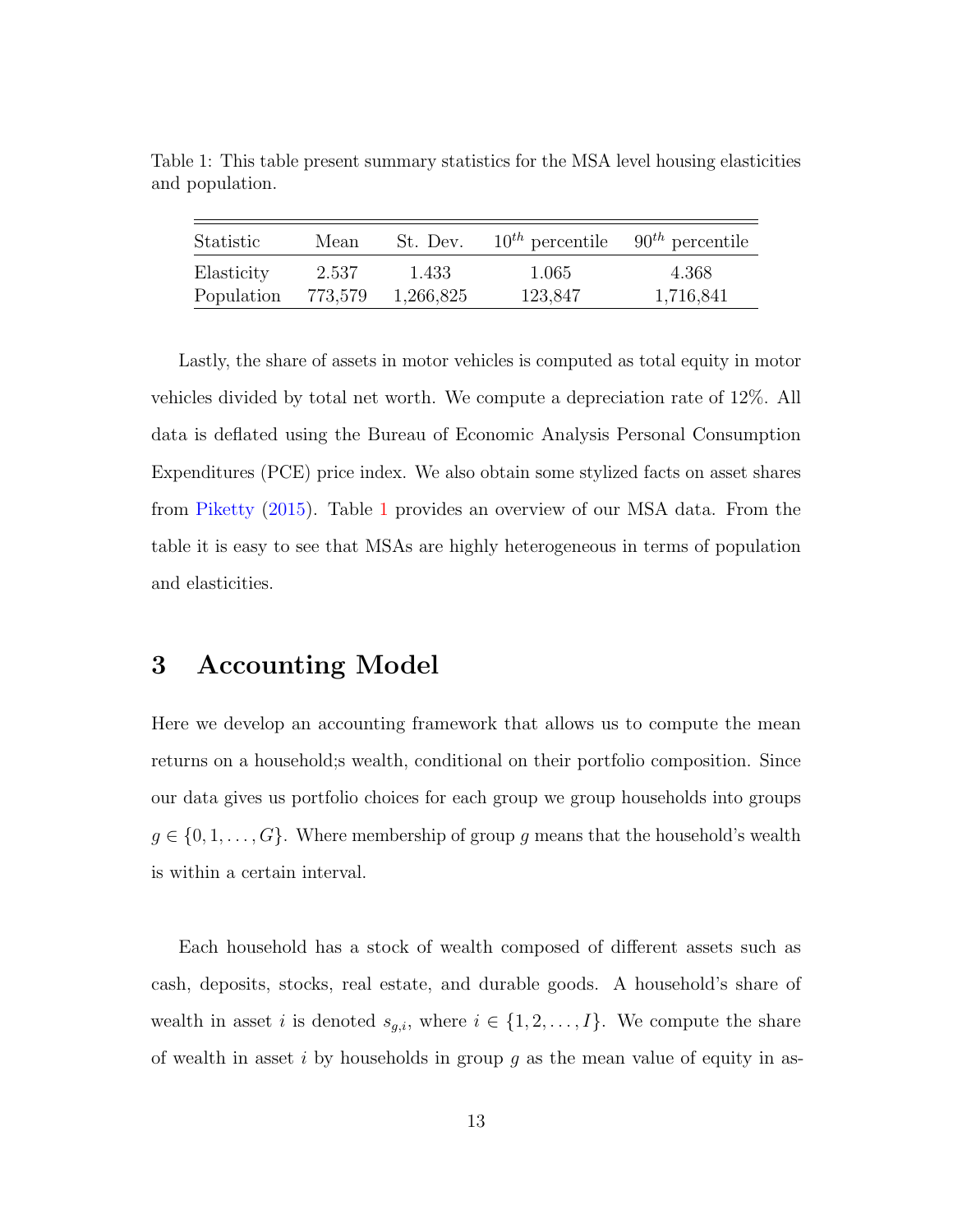set i owned by group g divided by the total mean net-worth of households in group g.

Since assets differ in both returns and taxes, we need to take this into account when computing the return on a household's wealth. For instance, housing is subject to numerous tax exemptions which increase the after-tax return of this type of investment relative to, say, investing in the stock market. We compute the return on each asset  $R_i$  using the nominal net return,  $r_i$ , the tax rate on returns to the asset,  $\tau_i$ , and the rate of inflation,  $\pi$ . We the compute the households after-tax real return as

$$
R_i = \frac{1 + r_i(1 - \tau_i)}{(1 + \pi)} - 1
$$

This means that, for instance, that the return on cash for the household approximately equals one minus the inflation rate.

Data limitations prevent us from accounting for the effect leverage would have on the returns across wealth groups. Since we do not have data to jointly match household wealth and the composition of their liabilities, all returns are computed on an unlevered basis. Leverage will increase the returns on an asset when the return is positive, as we document with owner-occupied housing. Homeowners, due to tax considerations and financial constraints, typically borrow large fraction of the cost of a property. This means that the return on their equity can be far greater than the unlevered return on housing. Thus, the results in this paper on the effect of housing are rather conservative.

For a given household  $g$ , we can compute the expected return on its wealth,  $R<sup>g</sup>$ . The expected return on wealth is a weighted average of the expected return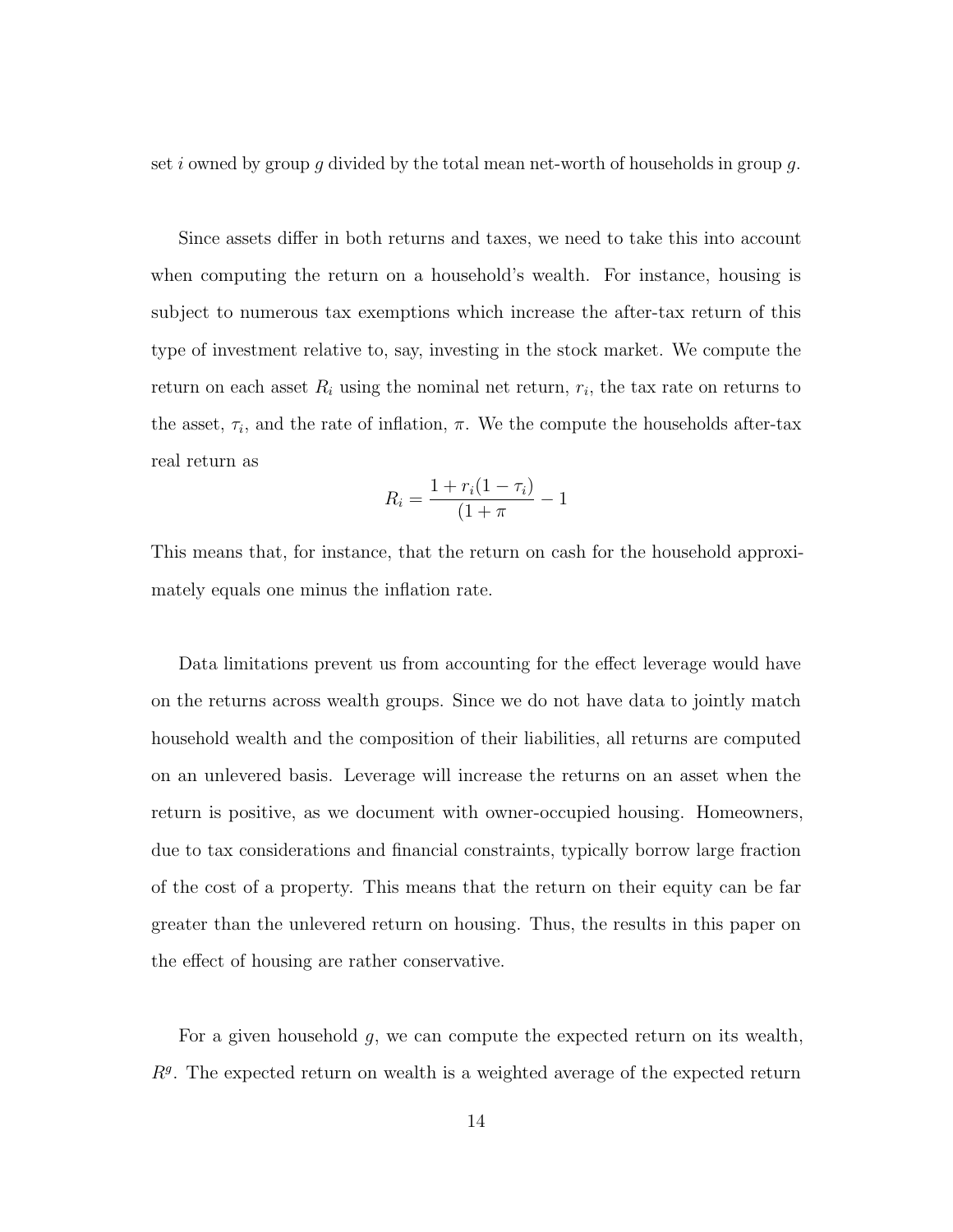on each asset class, where the weights are given by the share of wealth invested in that asset. That is,

$$
R^g = \sum_{i \in I} s_{g,i} R_i.
$$

Naturally, the portfolio composition will vary across groups. For instance, wealthier households have a larger portion of their wealth on stocks and real estate compared to poorer households. This leads to differences in the returns to wealth across households and that households. Furthermore, this implies that households are heterogeneously exposed to shocks to the assets' returns. Hence, a sequence of positive shocks to an asset's return, such as a housing or a stock-market boom, would affect the distribution of wealth.

We can use this simple structure to calculate counterfactual expected returns on wealth under the assumption that portfolios' composition remains constant. For instance, we can calculate new returns on wealth under the assumption that all households had the same fraction of their wealth invested in housing. The difference between this counterfactual and the actual returns will give us a sense of how much of the change in the distribution is driven by the realization of housing returns. A counterfactual exercise of the paper consists of calculating the returns on wealth if the return on housing had been lower, which would have been the case if there were less housing regulations or more land availability for construction and housing prices were less responsive to shocks.

Importantly, this type of counterfactual calculation is not meant to capture a causal relationship. If we wanted to calculate what the distribution of wealth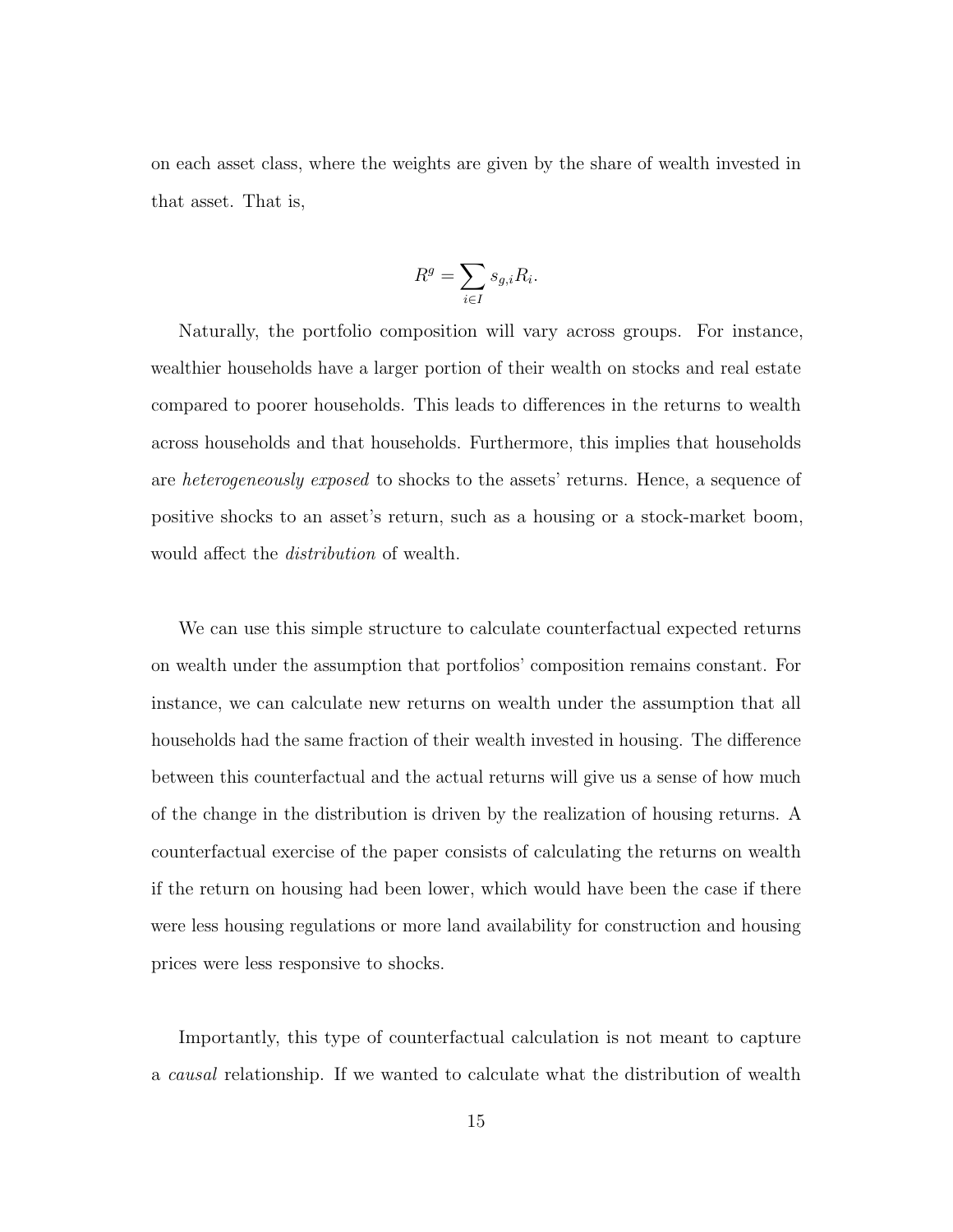would have been under a different realization of asset returns, we would need to account for the households' adjusting their portfolios to the new asset prices and beliefs about future asset returns. Since the purpose of our exercise is to get a sense of the magnitude of the contribution of housing returns to the increase in wealth inequality, we will proceed with a simple accounting exercise that does not take into account equilibrium effects.

# 4 Results

We divide our results into purely empirical results, the results of our accounting framework, and a counterfactual analysis using the accounting framework.

### 4.1 Elasticity and Home Price Dispersion.

As a preliminary exercise, we examine how the coefficient of variation changed over time. The coefficient of variation is a scale-free measure of dispersion of a distribution. Our results build on those of [Van Nieuwerburgh and Weill](#page-34-2) [\(2010\)](#page-34-2). Our contribution is to include the post-financial-crisis period as well as the use of a finer unit of observation, namely we use ZIP code level as opposed to MSA level house price data.

Figure [1](#page-16-0) plots the time series of the coefficient of variation for ZIP code level house prices in the US from 1996 to 2019. The figure shows that there has been a large increase in house prices dispersion across ZIP codes over time. This increased dispersion also implies a large variation in returns to owner-occupied housing across regions, during this time.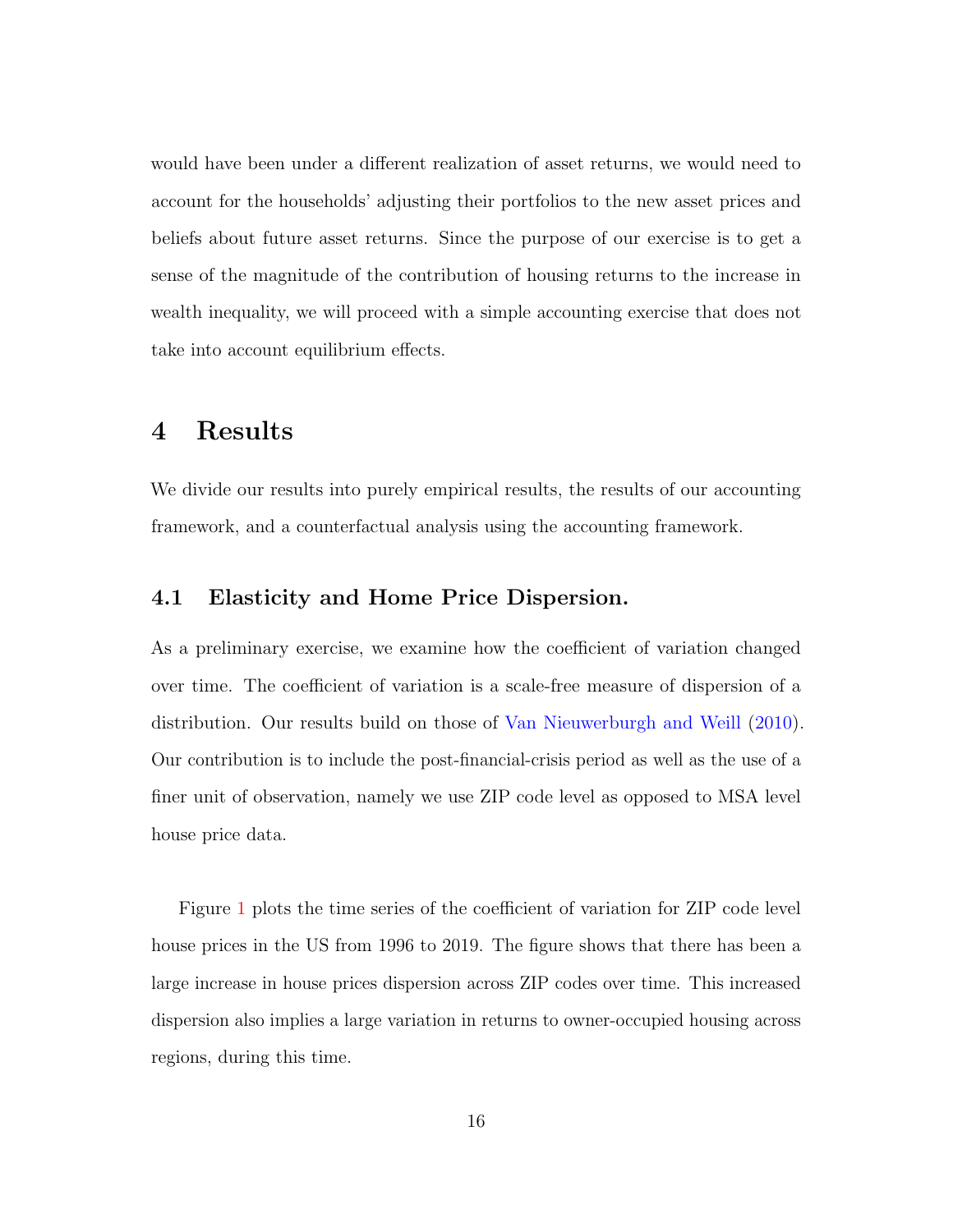<span id="page-16-0"></span>

Figure 1: This series plots the coefficient of variation for US ZIP code level house prices over time. Source: Zillow monthly repeat sales house prices.

Since households are only exposed to owner-occupied housing in their region these differences in housing returns across regions naturally lead to increased inequality between households. Homeowners who happen to live in regions where prices increased the most, such as coastal California, will have had much higher returns than homeowners living in regions where there was little growth in real home prices, such as in the rust belt states. These differences in returns across groups will naturally lead to increased wealth inequality.

Moreover, since real after-tax returns on owner-occupied housing are higher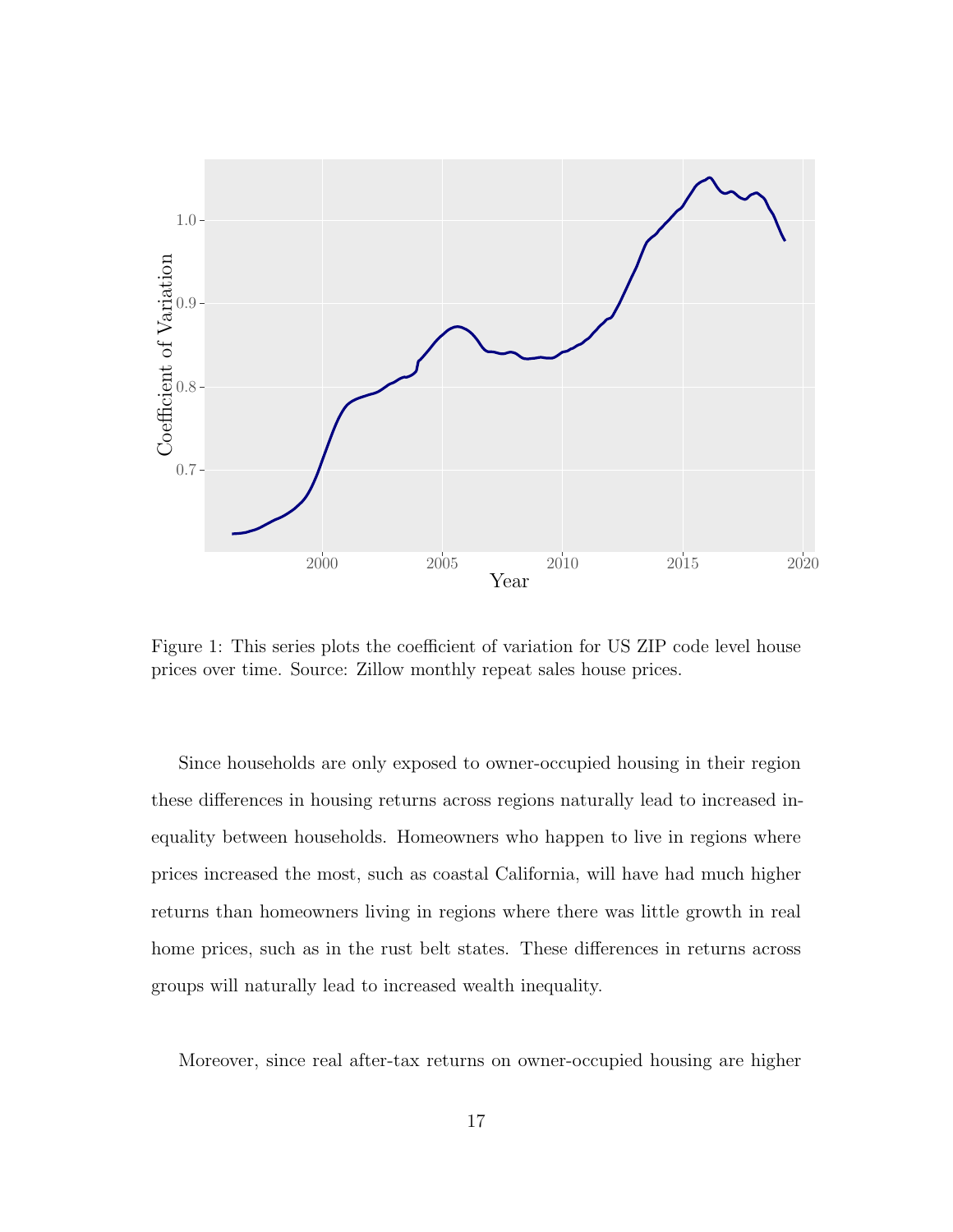<span id="page-17-0"></span>

Figure 2: This figure plots the housing share of household wealth for different wealth levels. Wealth groups are in 2015 \$. Source: Census Bureau.

than most other asset classes and approximately equal to that of equity, see table [4](#page-22-0) and [Jord`a et al.](#page-33-7) [\(2019\)](#page-33-7), differences in the exposure of households of different wealth levels to housing will lead to differences in the returns that individuals with different wealth levels receive. Figure [2](#page-17-0) shows that housing wealth as a share of total wealth tends to increase as wealth increases until wealth reaches \$100,000, after which it declines. This means that, on average, households with more wealth are more exposed owner-occupied housing.

The increase in the coefficient of variation not only entails that there has been a large amount of heterogeneity in returns to housing across ZIP codes, but also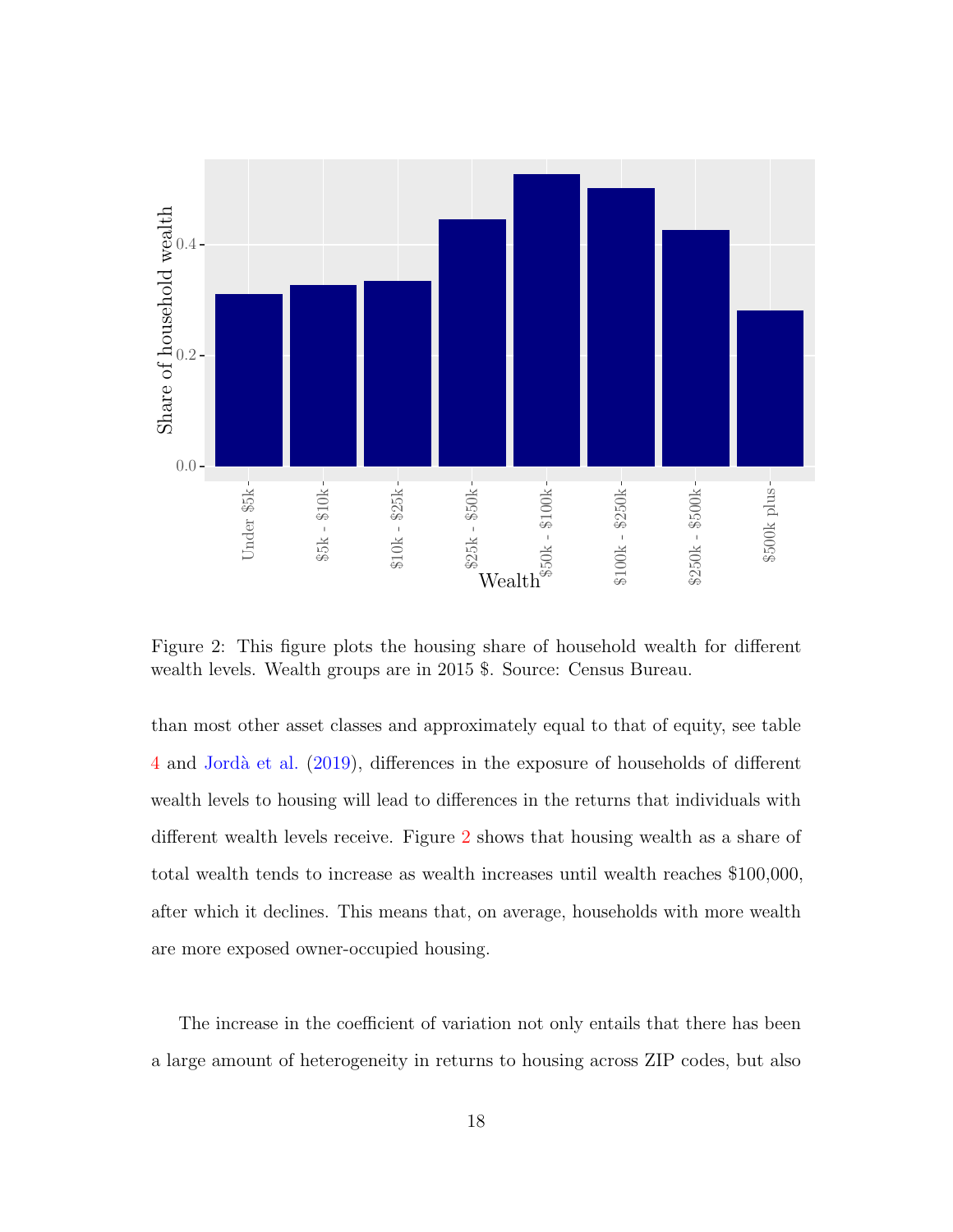that the ZIP codes that experienced large increases in returns were regions that were already (in 1996) more expensive. If returns were larger in regions that were relatively inexpensive then coefficient of variation would have declined.

While there are many reasons why the dispersion in home prices may have increased, such as divergent in regional productivity, see [Van Nieuwerburgh and Weill](#page-34-2) [\(2010\)](#page-34-2), our paper focuses on supply constraints. Planning and zoning regulations, geographic land constraints, and taxation of housing construction, all reduce the supply of housing. Furthermore, regulation and geographic constraints will reduce the supply elasticity, [Glaeser and Gyourko](#page-33-8) [\(2018\)](#page-33-8). Regulations such as high limits and set back requirements increase the marginal cost of producing new housing units. Natural barriers such as bodies of water have similar effects.

Due to the endogenous nature of regulation, in this paper we confine our analysis to differences in housing supply elasticity that [Saiz](#page-34-4) [\(2010\)](#page-34-4) attributes to natural constraints on the construction of new housing. These natural barriers to housing construction are likely to be exogenous to other factors in an area that could affect the price of housing, making a causal interpretation of the regression more plausible.

Using the estimated elasticities of [Saiz](#page-34-4) [\(2010\)](#page-34-4), Figure [3](#page-19-0) plots the mean log change in real house prices between April 1996 and April 2019 in each MSA against its elasticity. The size of each point in the plot represents the MSAs population. The figure illustrates that there is a negative relationship between an MSA's elasticity and the appreciation in house prices over this time. MSAs with larger elasticities, that is regions where there are fewer natural barriers to housing construction, saw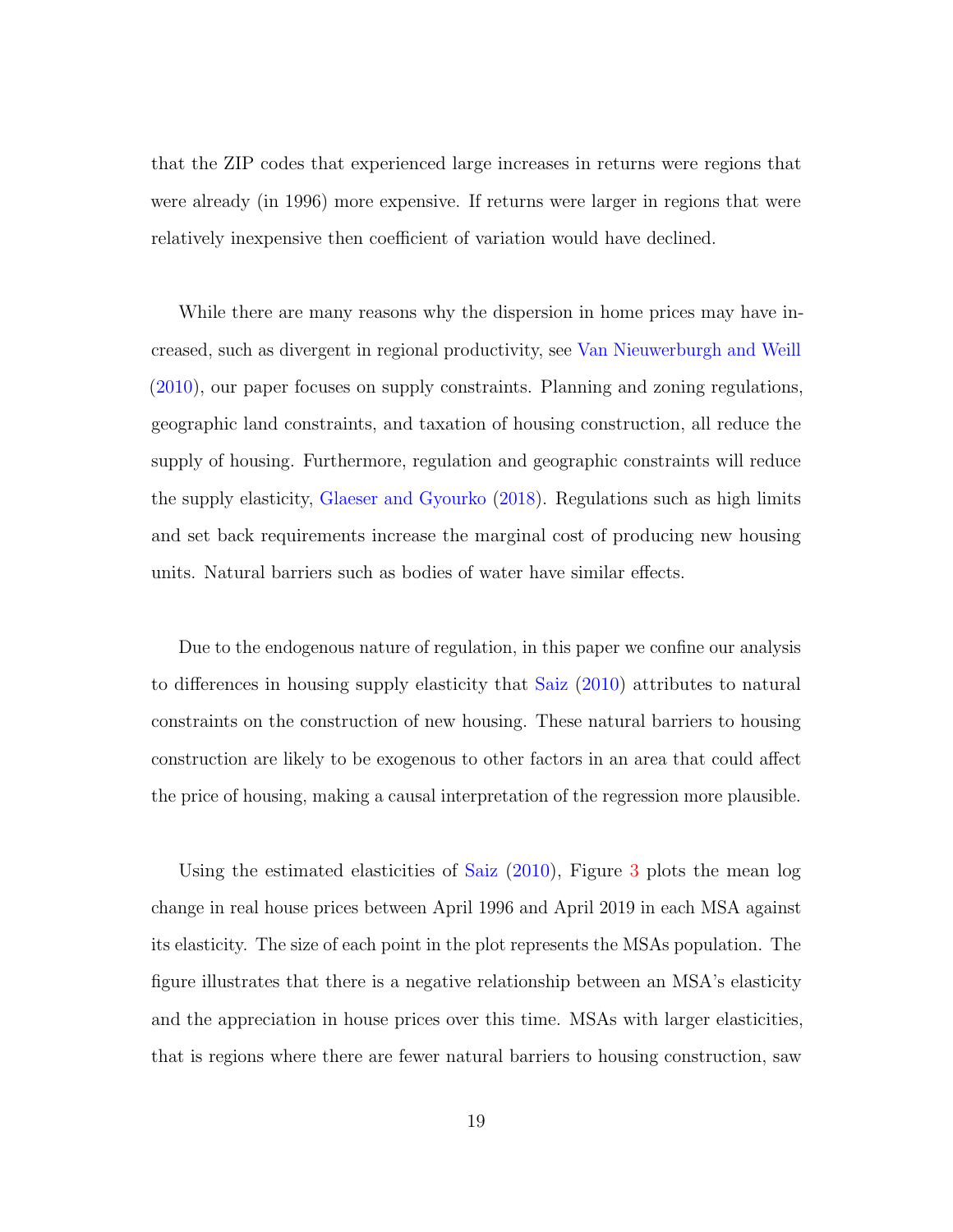<span id="page-19-0"></span>

Figure 3: This figure plots the MSA level elasticity against the mean change in the real log house price between April 2019 and April 1996. The red line is fitted using OLS. Sources: Zillow, [Saiz](#page-34-4) [\(2010\)](#page-34-4), the BEA, and authors' calculations.

smaller increases in real house prices.

In order to formalize the results of [3,](#page-19-0) we regress the log change in real home prices between 2019 and 1996 for each MSA on the MSA's elasticity. Table [2](#page-20-0) contains the results. All standard errors are clustered at the state level. We find that the coefficient on the MSA's elasticity is negative and significant at the 5% level. This implies that MSA's with more elastic housing supply saw smaller appreciation in real house prices over the period. The coefficient of -0.003 implies that increasing the MSA's supply elasticity from the  $10^{th}$  to the  $90^{th}$  percentile will reduce the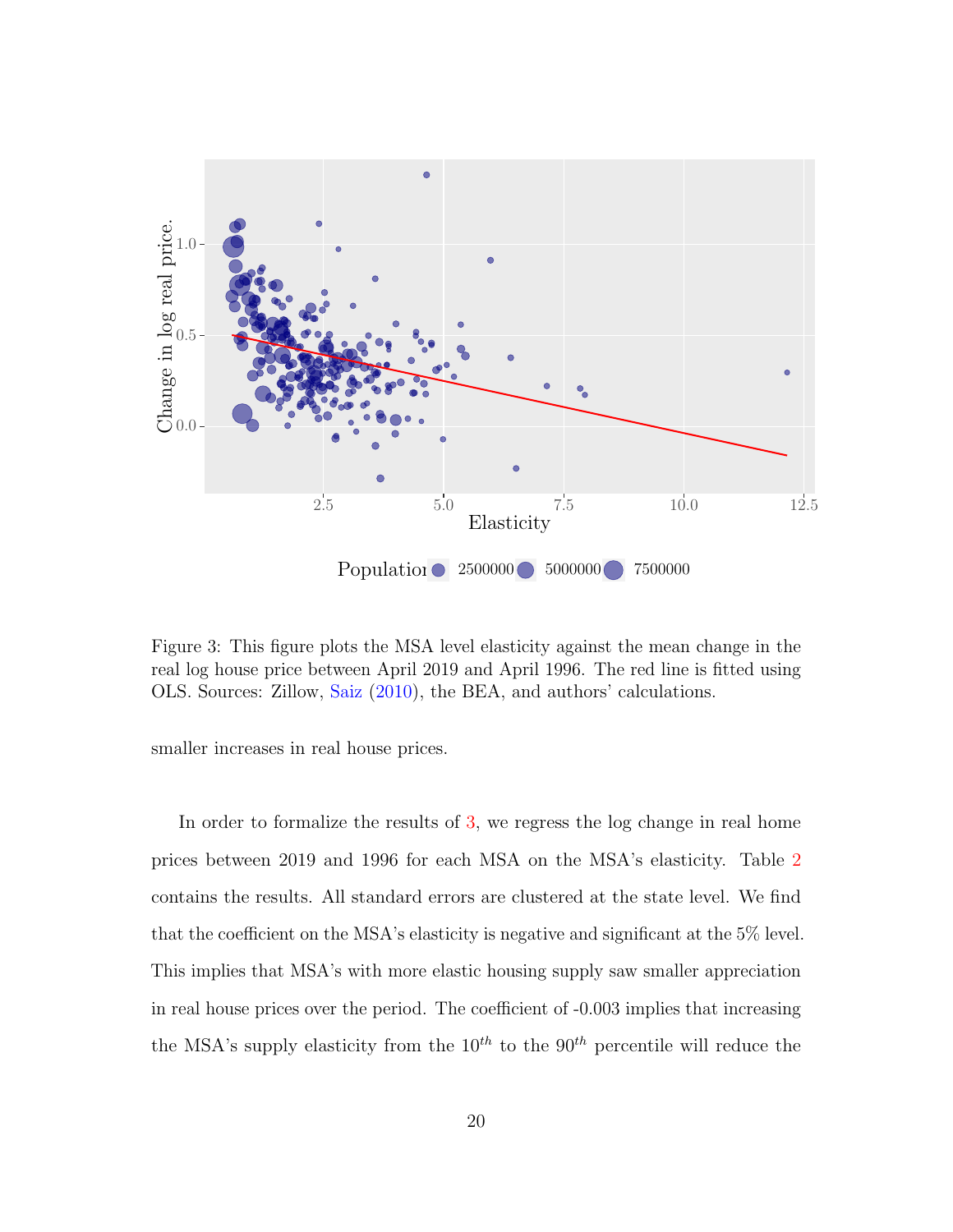average real returns on housing by 1% per annum.

<span id="page-20-0"></span>Table 2: Regression of the log change in mean home prices across MSAs between April 1996 and April 2019 on the housing supply elasticity. Standard errors are clustered at the state level.

|                         | Dependent variable:                      |  |  |  |  |
|-------------------------|------------------------------------------|--|--|--|--|
|                         | Annualized change in mean log real price |  |  |  |  |
| Elasticity              | $-0.003**$                               |  |  |  |  |
|                         | (0.001)                                  |  |  |  |  |
| Constant                | $0.024***$                               |  |  |  |  |
|                         | (0.004)                                  |  |  |  |  |
| Observations            | 110                                      |  |  |  |  |
| $R^2$                   | 0.099                                    |  |  |  |  |
| Adjusted $\mathbb{R}^2$ | 0.091                                    |  |  |  |  |
| Residual Std. Error     | $0.010$ (df = 108)                       |  |  |  |  |
| Note:                   | *p<0.1; **p<0.05; ***p<0.01              |  |  |  |  |

An extension of Table [2](#page-20-0) is to regress the monthly change in the annualized mean real log price across MSAs on the MSA elasticities plus fixed effects. That is, to estimate the following equation

<span id="page-20-1"></span>
$$
\Delta p_{m,t+1} = \beta Elasticity_m + F.E. + \varepsilon_{m,t+1},\tag{1}
$$

where  $\Delta p_{m,t+1}$  is the change in the mean real log house price in MSA m in date (year, month)  $t + 1$ . Elasticity<sub>m</sub> is the elasticity in MSA m, F.E. stands for fixed effects, and  $\varepsilon_{m,t+1}$  is an error term.

Table [3](#page-21-0) contains the results of regression [1.](#page-20-1) We cluster the standard errors at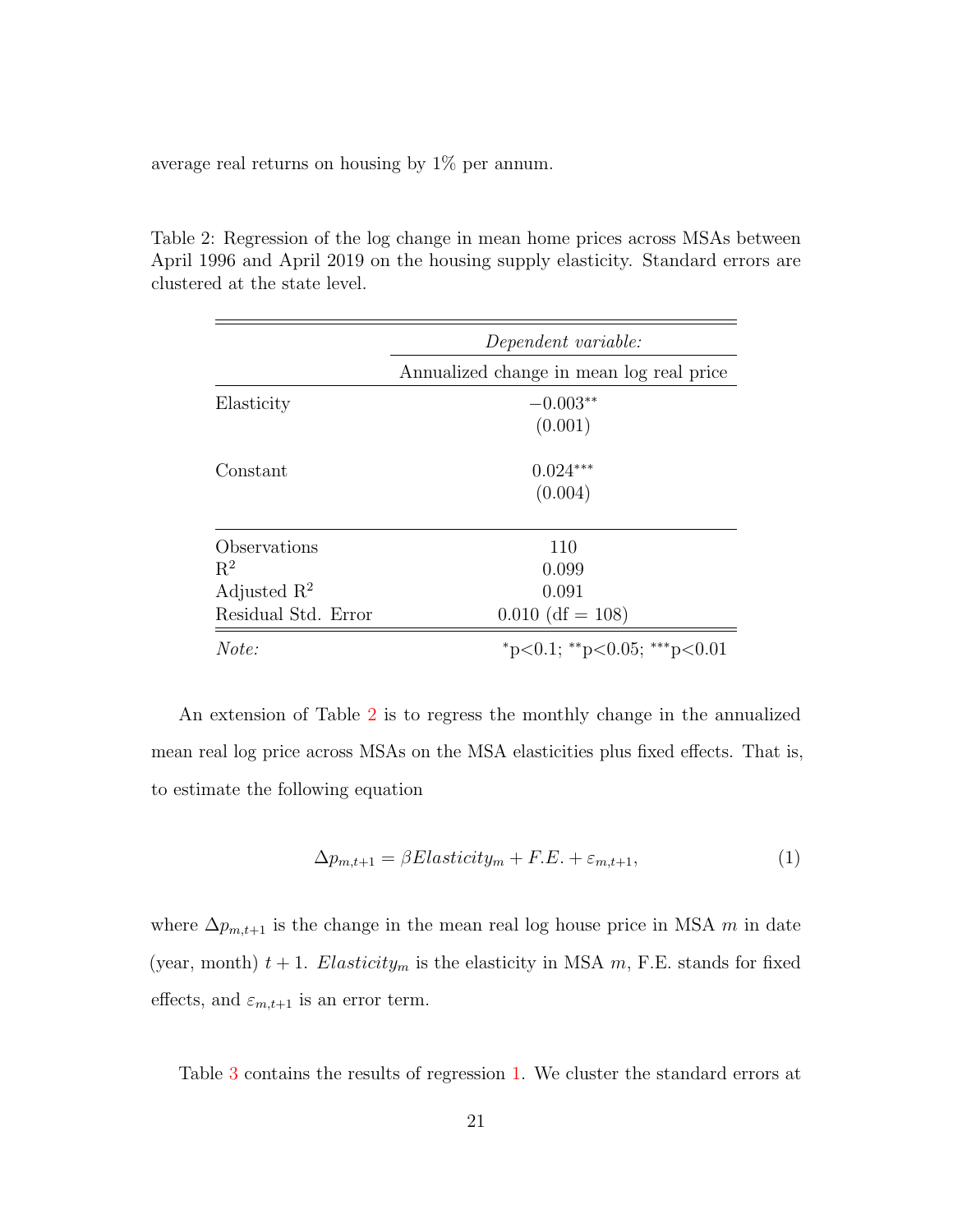the date level. In all specifications  $\beta$ , the coefficient on elasticity, is negative and significant at the 5% level. Depending on the specification  $\beta$  is between -0.003 and -0.001. This implies that moving from the  $10^{th}$  to the  $90^{th}$  percentile reduces the mean annualized real return on owner-occupied housing by between 0.33% and 1%.

| Dependent variable:      |                      |                      |  |  |
|--------------------------|----------------------|----------------------|--|--|
| Mean change in MSA price |                      |                      |  |  |
| (1)                      | $\left( 2\right)$    | (3)                  |  |  |
| $-0.002***$              | $-0.003***$          | $-0.001**$           |  |  |
|                          |                      | (0.0003)             |  |  |
| Yes                      | N <sub>o</sub>       | Yes                  |  |  |
| N <sub>o</sub>           | Yes                  | Yes                  |  |  |
| 49,457                   | 49,457               | 49,457               |  |  |
| 0.025                    |                      | 0.420                |  |  |
| 0.024                    | 0.399                | 0.416                |  |  |
| $0.076$ (df = 49414)     | $0.060$ (df = 49180) | $0.059$ (df = 49139) |  |  |
|                          | (0.0003)             | (0.001)<br>0.403     |  |  |

<span id="page-21-0"></span>Table 3: Regression of the monthly log change in mean home prices across MSAs between April 1996 and April 2019 on the housing supply elasticity. Standard errors are clustered at the date level.

 $Note:$   $*_{p<0.1; *_{p<0.05; **_{p<0.01}}$ 

### 4.2 Accounting Framework Results

The baseline values we use to estimate the returns for each asset class are in [4.](#page-22-0) Using these values and the portfolio weights for different households wealth groups (see appendix [7\)](#page-36-1), we first compute the mean real returns for each wealth group. Figure [4](#page-23-0) contains the returns for each wealth group as well as our counterfactual exercise described latter.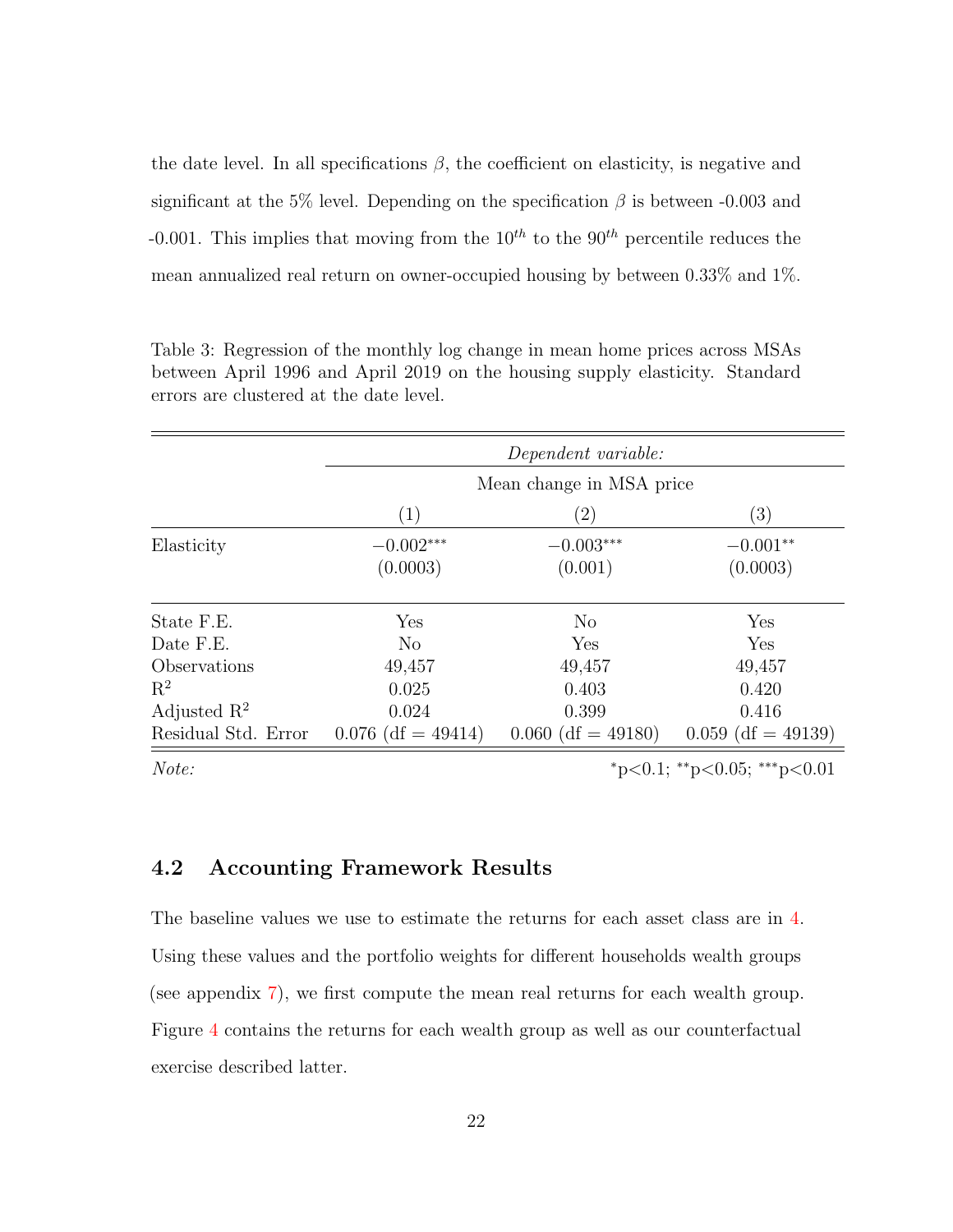| Asset Class            | Gross Rate of Return |  |  |  |
|------------------------|----------------------|--|--|--|
|                        |                      |  |  |  |
| owner-occupied housing | 1.025                |  |  |  |
| Cash and equivalents   | 0.983                |  |  |  |
| Interest Earning       | 1.001                |  |  |  |
| Equities               | 1.031                |  |  |  |
| Vehicles               | 0.880                |  |  |  |
| Other Property         | 1.034                |  |  |  |

<span id="page-22-0"></span>Table 4: Baseline average after-tax real rates of return on assets.

Furthermore, Figure [4](#page-23-0) also plots counterfactual returns for each wealth group. For the counterfactual, we assume that the mean housing elasticity equals the  $90<sup>th</sup>$  percentile value. We use the baseline regression in table [2](#page-20-0) to estimate the counterfactual return on owner-occupied housing. All other real returns remain are held fixed.

Figure [4](#page-23-0) illustrates how returns are an increasing function of the household's net worth. The negative after-tax real returns for poorer households are due to the large share of vehicle equity in their portfolios. Households with higher levels of wealth tend to skew their portfolios towards asset classes such as equity and housing, both of which have positive after-tax real returns over the period.

The values of the counterfactual plot in Figure [4](#page-23-0) also illustrates the importance of housing for upper-middle and rich households. It is these households that see the largest decrease in the average return of their portfolio when we increase the housing supply elasticity. The portfolios of households with little net worth consist largely of safe assets and vehicles and are thus largely unaffected by changes in the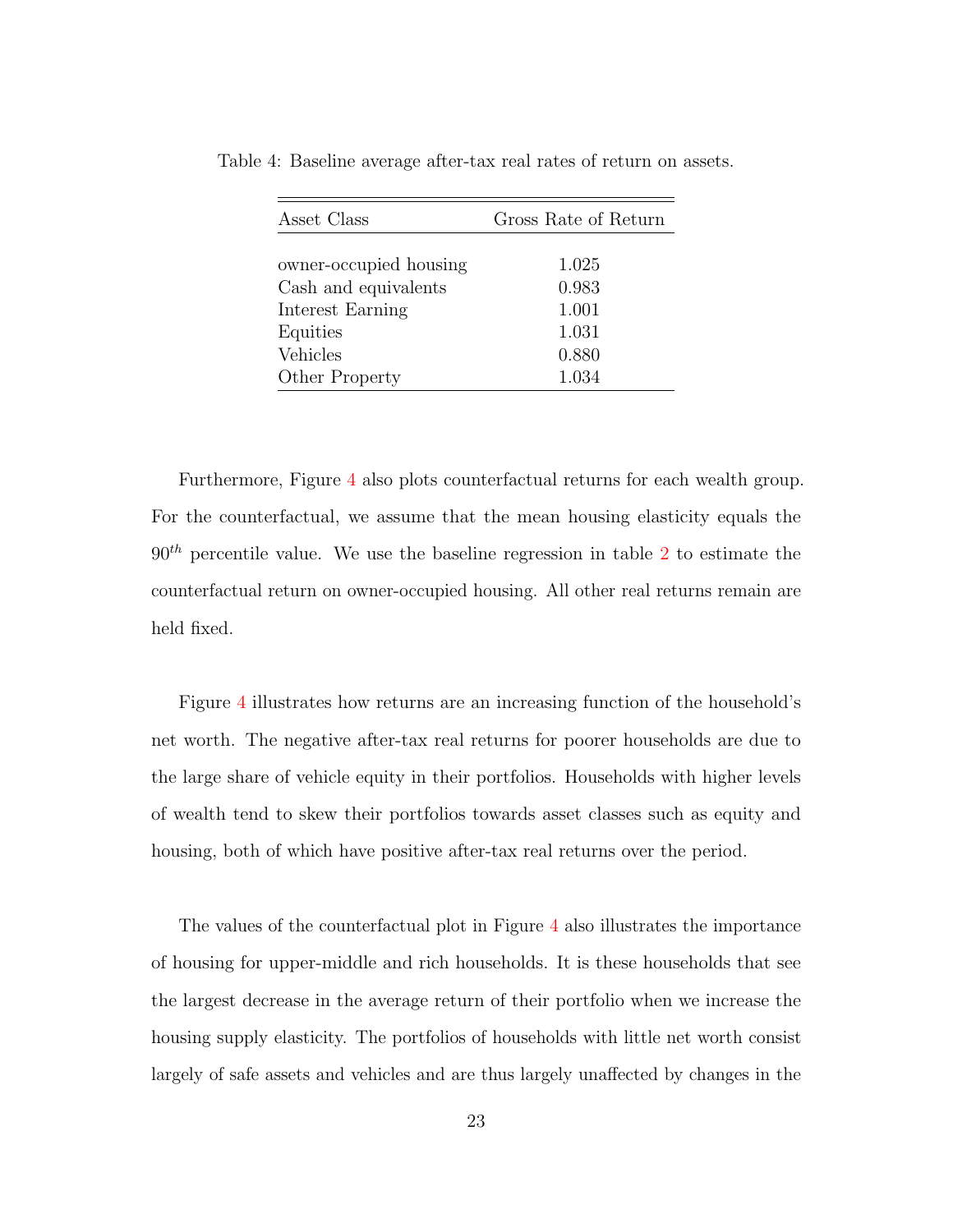<span id="page-23-0"></span>

Figure 4: This figure plots average real return on each wealth group's portfolio against the average wealth of that wealth group. The counterfactual returns are constructed assuming that the elasticity of housing supply had been that of the  $90<sup>th</sup>$  percentile. Sources: Census Bureau, Zillow, [Saiz](#page-34-4) [\(2010\)](#page-34-4), the BEA, and authors' calculations.

returns to owner-occupied housing.

A crucial limitation of our counterfactual analysis is that the returns on all other asset classes are assumed to be unaffected by the change in housing supply elasticity. While this may be a reasonable approximation for assets such as vehicles, cash and equivalents, this is obviously less reasonable in the case of the returns to other property. An increase in housing elasticity would likely also affect the capital gains on other property, such as rental properties. Furthermore, an increase in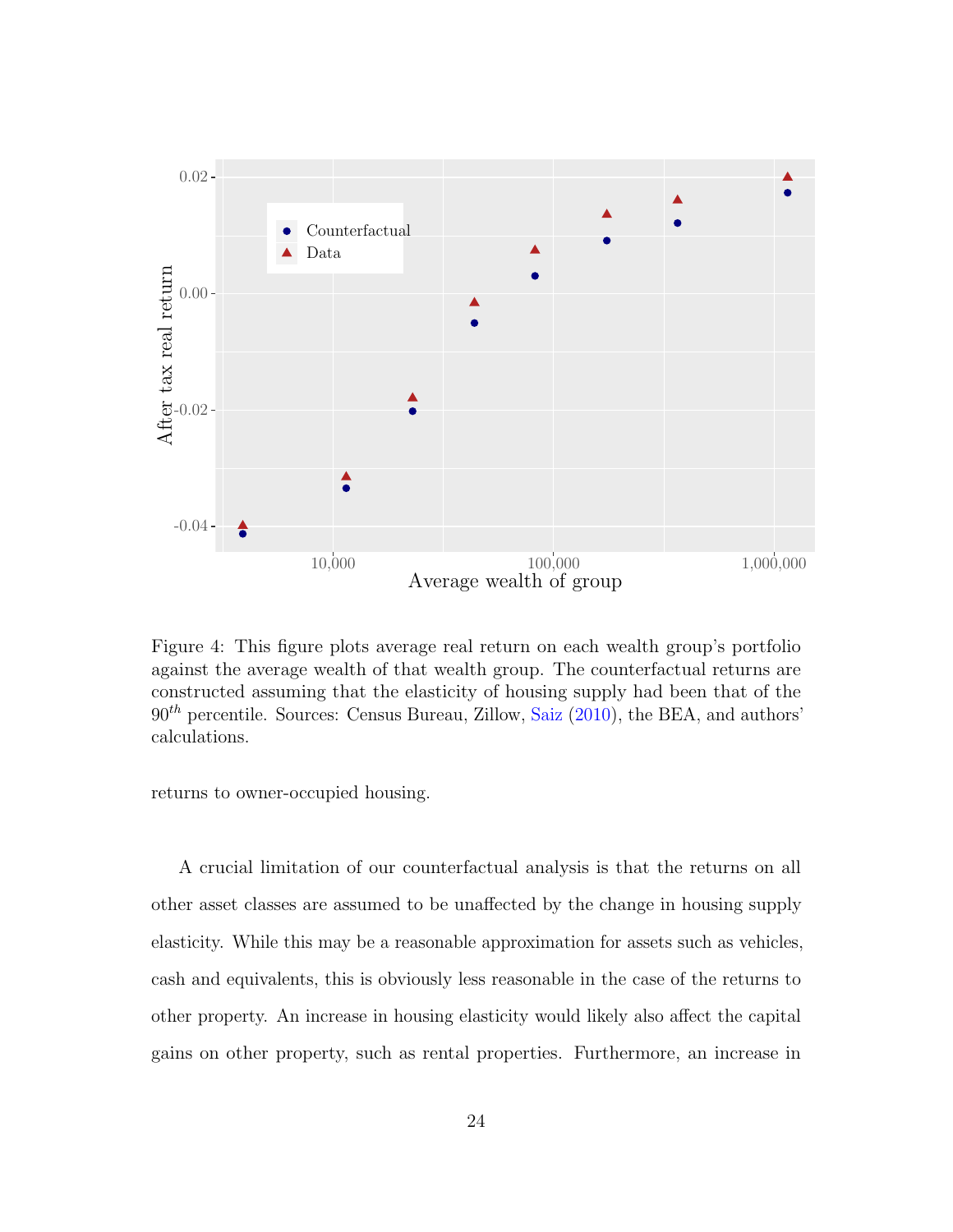supply elasticity may also cause renters to substitute to owner-occupied housing, potentially reducing rental yields as well.

Given the data limitations we described above, we proceed to place confidence bounds on the returns to wealth across different households. Depending on the matching between the household's wealth levels and the housing market they select, we can create upper and lower bounds for the returns to wealth of different households. If wealthier households tend to match with MSAs that experienced larger appreciation, then this will increase the wealth inequality. The reverse is true if richer households lived in regions that experienced little growth in house prices.

Since we do not have data on how households of different wealth levels match to MSAs, we instead explore what would happen to returns across wealth groups if there was positive assortative matching (PAM) of household wealth and subsequent returns or if there was negative assortative matching (NAM) between wealth and the subsequent return on housing in the MSA. Figure [5](#page-25-0) plots what the returns across different wealth groups would look like if there was PAM, NAM, as well as the baseline returns from our accounting model.

In Figure [5,](#page-25-0) we first calculated the quantiles of returns from 1996 to 2019 across all MSAs. We then calculate a weighted mean return across all MSAs in that quantile, weighting by the population of the MSA. For PAM, we assumed that wealthiest houshold group matched to the quantile with the largest return and for NAM we assumed the opposite.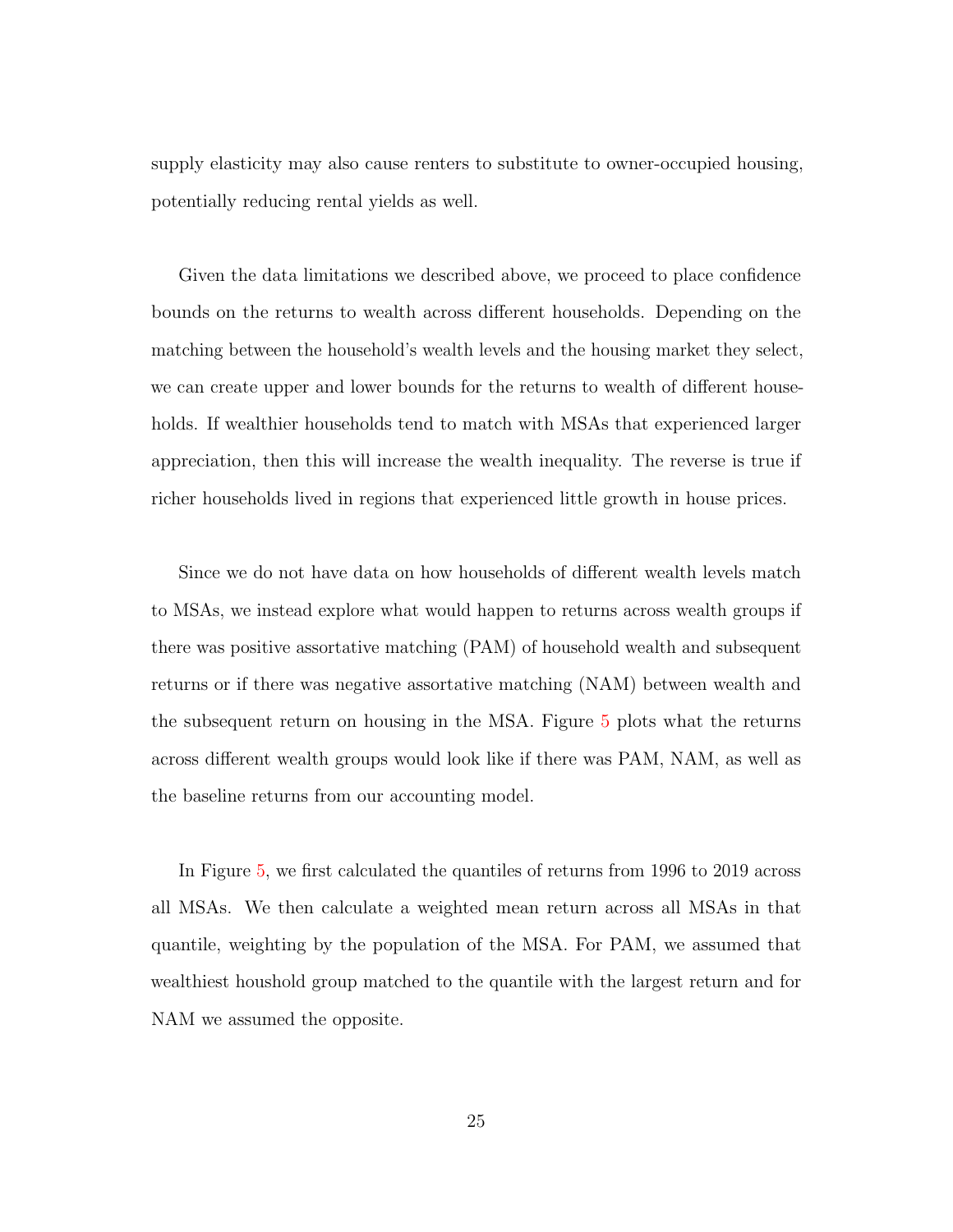<span id="page-25-0"></span>

Figure 5: This figure plots average real return on each wealth group's portfolio against the average wealth of that wealth group. PAM signifies that there was positive assortative matching between household wealth levels and subsequent returns to owner-occupied housing. NAM signifies that there was negative assortative matching between household wealth levels and subsequent returns to owner-occupied housing. All returns are average real after-tax returns. Sources: Census Bureau, Zillow, [Saiz](#page-34-4) [\(2010\)](#page-34-4), the BEA, and authors' calculations.

Our data does not allow us to definitively say whether we have PAM or NAM or random matching. Still, the increased house price dispersion we document indicates that areas that were initially more expensive had higher subsequent returns. Mechanically, owning a home (ignoring mortgage debt for the moment) in a more expensive area leads to more increases of the wealth of the household. Since mortgage underwriting standards typically specify minimum down-payments as well as maximum loan-to-income limits, it is typically richer households that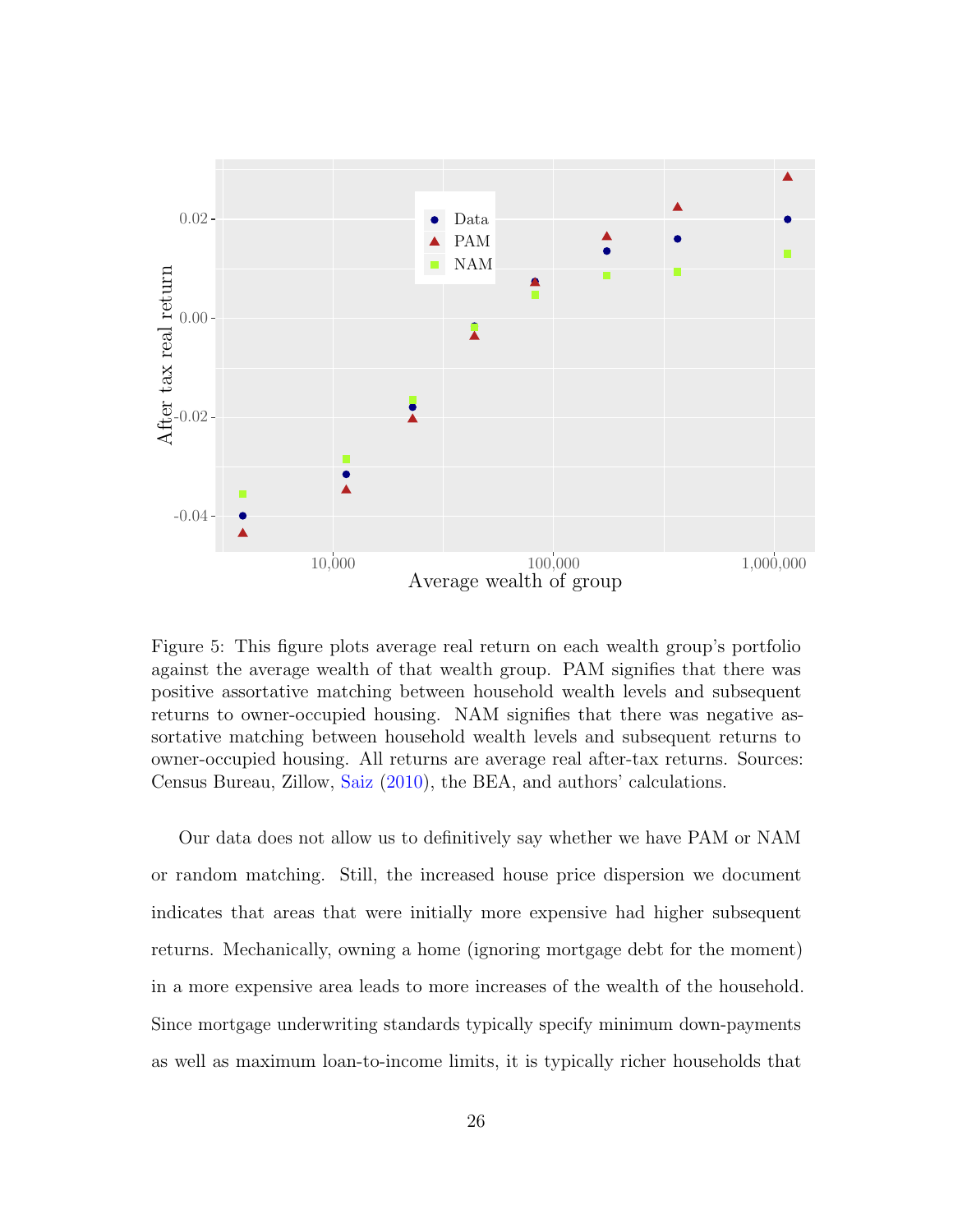live in more expensive areas. This would lead to PAM between household wealth and subsequent returns on housing, further magnifying inequality.

In Figure [8,](#page-35-0) in Appendix [A,](#page-35-1) we plot the mean real average house price appreciation in each MSA against its initial price in 1996. The plot shows that more expensive MSA on average have had faster house price appreciation than cheaper MSAs. Once again, this observation would support our view that there was PAM between a household's wealth and the returns in their ZIP.

### 4.3 Counterfactual Wealth Distribution

We now use our results to produce a counterfactual wealth distribution. We use the terminal Census Bureau values of wealth in 2015 and the data values of returns to project what the actual values wealth for each group would have been in 1996. By dividing the total wealth of each group our estimated compounded return, we obtain the mean wealth of each group in 1996. We calculate automobiles by assuming that their real value remains constant due to the significance of inflows and outflows for this asset class. We then use the counterfactual returns that we calculated assuming that the house price elasticity equaled the  $90<sup>th</sup>$  percentile value, to project what the counterfactual wealth of each group in 2015 would be.

In Figure [6,](#page-27-0) we plot the change in total wealth for each wealth group in our counterfactual. As one would expect the change in wealth approximately follows a U-shaped curve. Housing is an important part of wealth for upper-middle wealth households. Thus, it is these households that see the largest decreases in their wealth when the returns to housing decrease. The portfolios of the wealthiest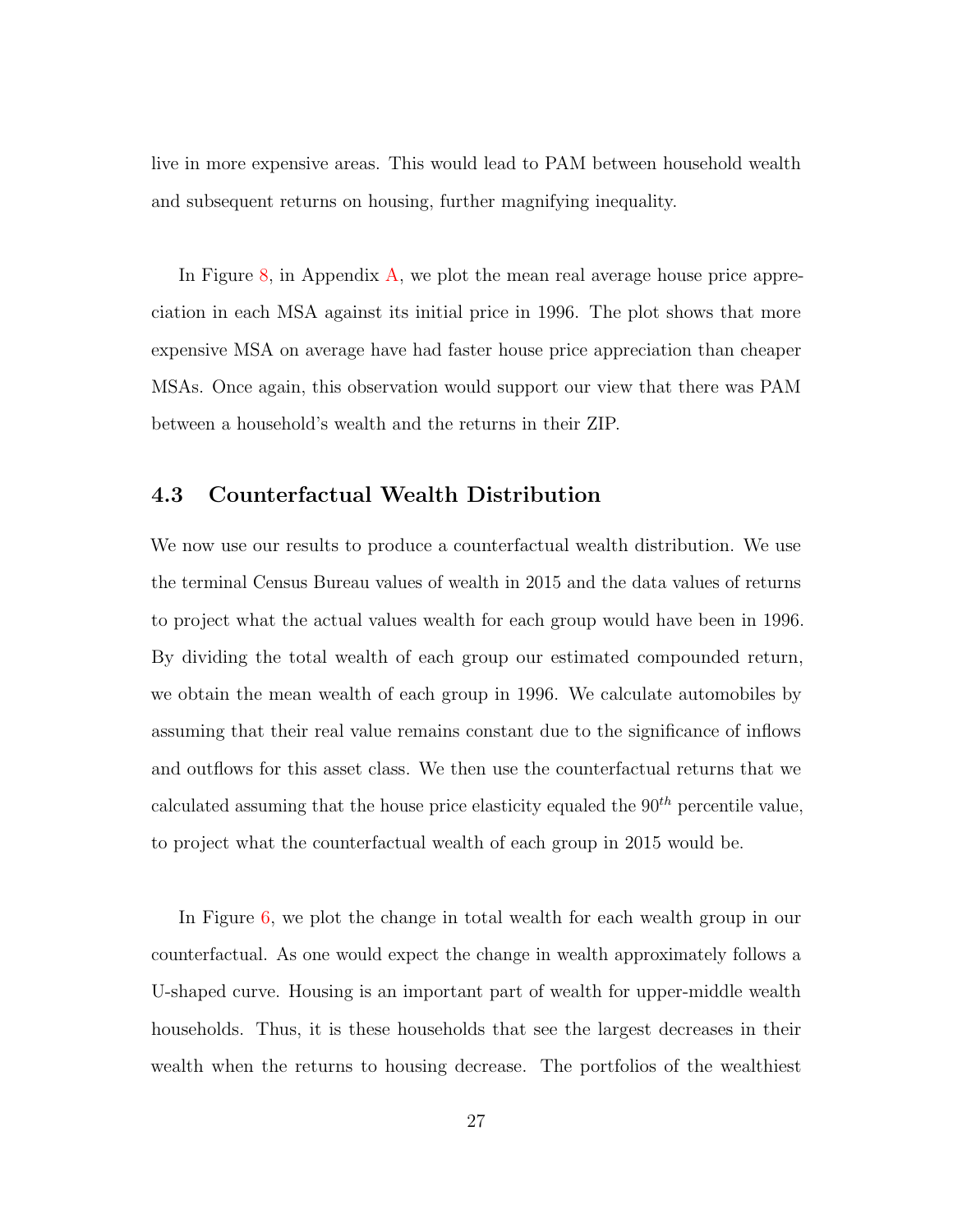<span id="page-27-0"></span>

Figure 6: This figure plots percentage change in wealth when we compare the counterfactual wealth level to the wealth level in the data. The counterfactual wealth level is determined by calculating the 1996 wealth level using the 2015 census data and the returns we calibrated and working back to 1996. We the project forward using our counterfactual return to housing holding other asset's returns constant. See text for details.

households by contrast, contain much more equity, and are thus less affected by this change. What little net worth the poorest households have, tends to be concentrated in durable goods and liquid assets such as cash.

Table [5](#page-28-0) contains the coefficient of variation for wealth according to the data and according to the counterfactual scenario. According to our simple counterfactual exercise increasing the in the house price elasticity to the  $90<sup>th</sup>$  percentile would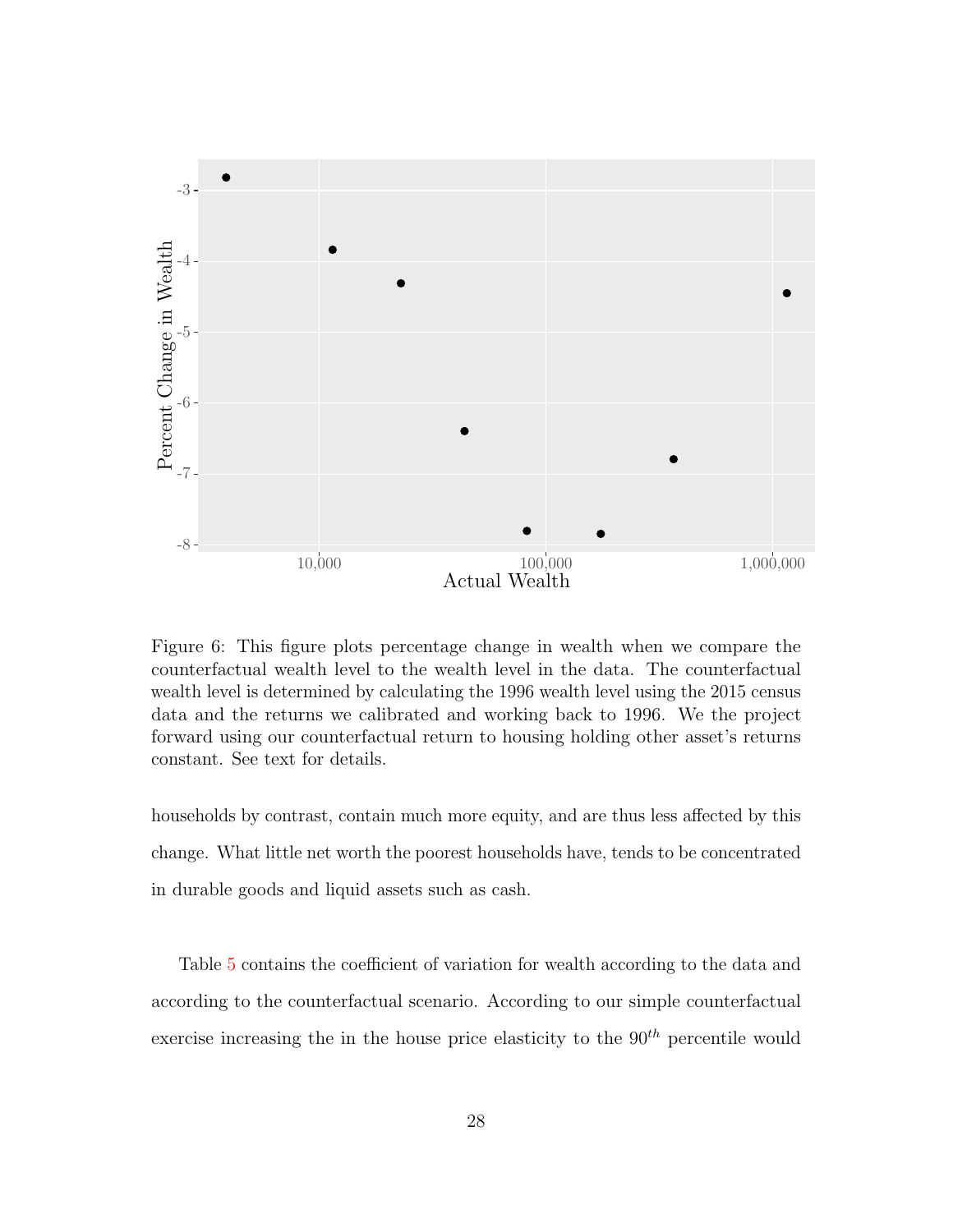reduce the dispersion in wealth across cohorts by approximately 2%. Thus, we can see that at the aggregate level returns on owner-occupied housing have modestly contributed to wealth inequality over the period of study.

<span id="page-28-0"></span>Table 5: This table shows the coefficient of variation in wealth between our eight groups in the data as well as in the counterfactual scenario we created.

|       | Coefficient of Variation of Wealth |
|-------|------------------------------------|
| Data. | Counterfactual                     |
| 0.593 | 0.587                              |

# 5 Extension to ZIP code level

In the counterfactual exercise of this paper, we considered housing returns at a national level only. This is because, as discussed earlier, data limitations mean we only have national portfolio data. While we explored how matching of households to MSAs would affect our results, in this section, we discuss how we can further extend our results to account for matching of households at the ZIP code level. MSA are often large heterogeneous regions, so even using MSA level data masks much of the heterogeneity in returns to housing that can occur at a ZIP code level. For example, if richer neighborhoods had higher returns than poorer ones, this would increase the contribution of owner-occupied housing to wealth inequality.

To get a sense of the heterogeneity in housing returns across ZIP codes in Figure [7,](#page-29-0) we plot the difference in the average real return of housing in each ZIP code and the average real return of housing for the relevant MSA. If there was no hetero-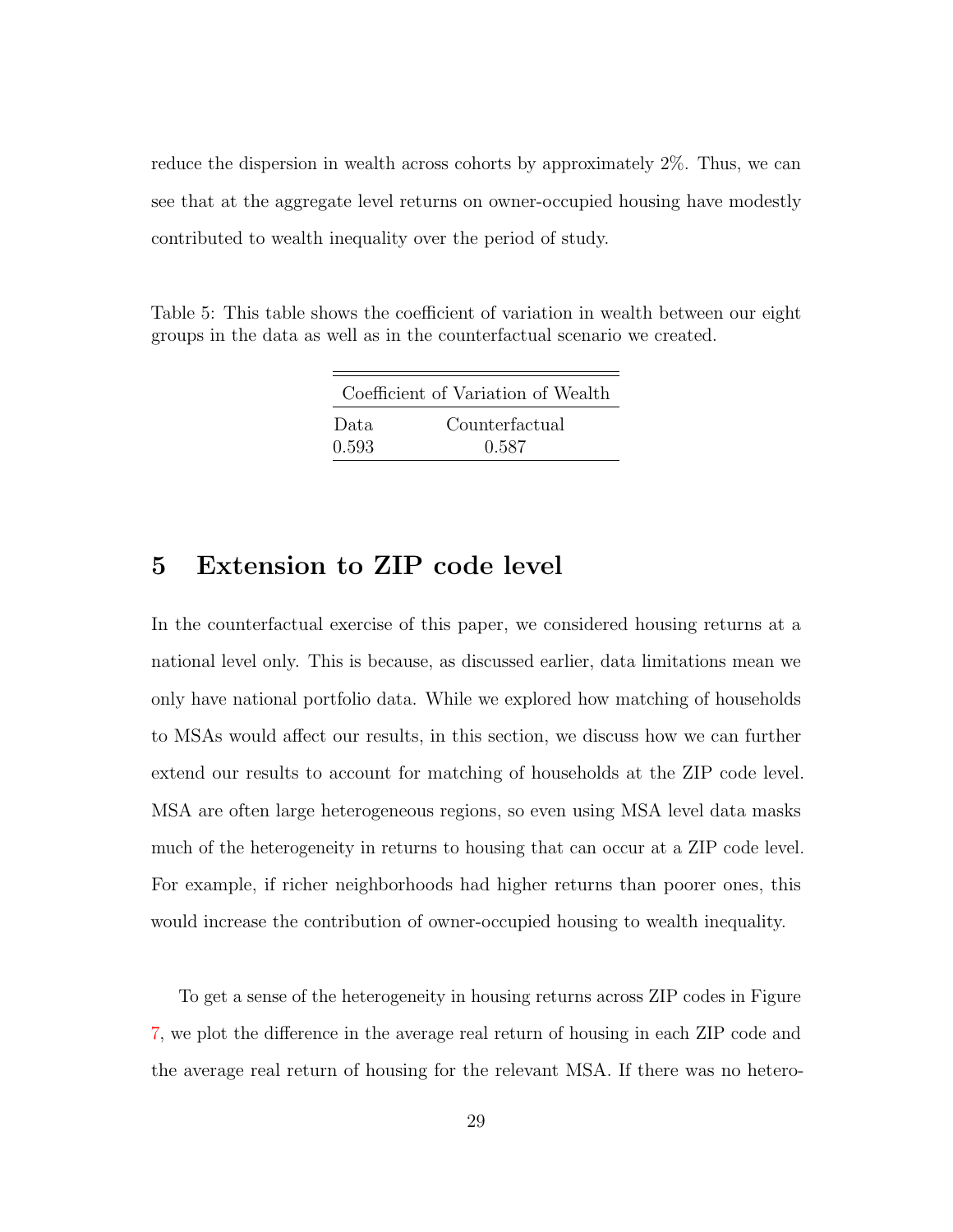<span id="page-29-0"></span>

Figure 7: This figure plots difference in the average real return on housing for each ZIP code and the real return on housing in MSA in which the ZIP code is located. Sources: Census Bureau, Zillow, the BEA, and authors' calculations.

geneity in returns across the MSA, this would be a degenerate distribution equal to zero. It is clear from [7](#page-29-0) that this is not the case. There is substantial heterogeneity in returns within an MSA. The  $10^{th}$  and  $90^{th}$  percentile of the difference are -1.12% and 0.96% respectively. Compounded over several decades, a 2% difference can lead to an enormous dispersion in the wealth levels across different wealth groups.

To extend the analysis to the ZIP code level, we would first need to estimate the ZIP code level housing supply elasticity that is due to geographical constraints. To obtain these elasticities, we extend the framework of [Saiz](#page-34-4) [\(2010\)](#page-34-4) to the ZIP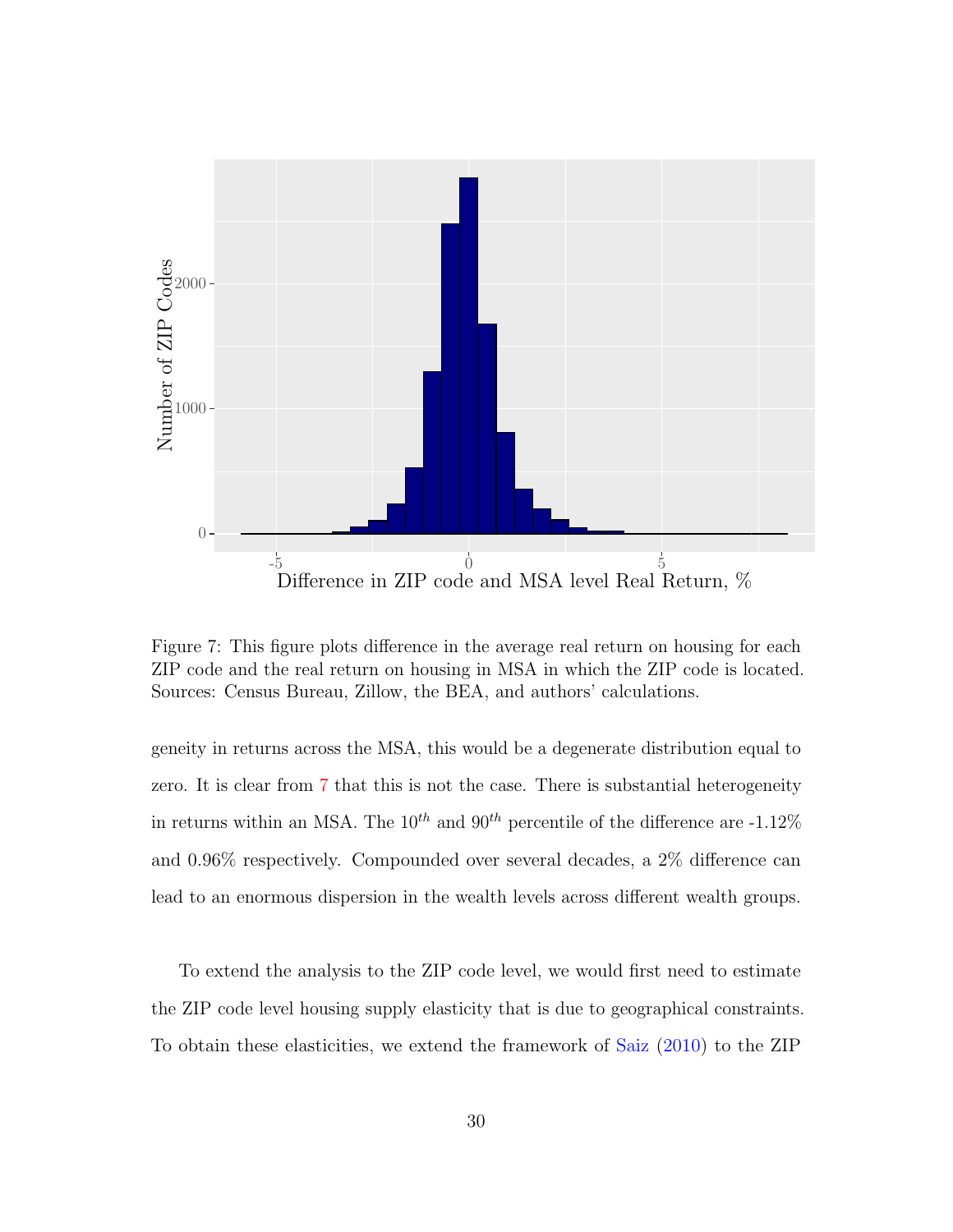code level. First, using satellite data available at a very fine level (30 by 30 meters cells), we calculate land availability and topography of a region. Secondly, we use data on house prices which is also highly disaggregated, (we can get the individual house prices from the data that underlines the Zillow ZIP code house price data). Then, if we can identify demand shocks, we can estimate supply elasticities for narrowly defined regions.

This gives us an extremely local level supply elasticity. However, there will be substitution between adjacent areas. Consider a ZIP code where there is no development land available, but that is next to a ZIP which is completely undeveloped. While the elasticity within that ZIP might be very small, since people can easily substitute to the adjacent ZIP, prices will behave more like those in a ZIP code with a high elasticity. Thus, we would also need to consider how easily households can substitute to nearby ZIPs. How close of a substitute one ZIP code is for another is likely to be a decreasing function of commute times between ZIPs, a decreasing function of differences in the distance to amenities of a region, and an increasing function of the similarity of the ZIP across characteristics, such as the proportion of the ZIP that is covered by trees, amount of pollution, and crime.

Extending the elasticity to the ZIP code level is potentially important. For some MSAs, it is not particularly reasonable to assign one elasticity because of the differences in topography across the city. This will mean that prices in certain ZIP codes within a city will respond differently to a common shock, increasing the dispersion in returns. Moreover, it may be the case that within an MSA that the wealth of each household may be correlated with the elasticity of the area the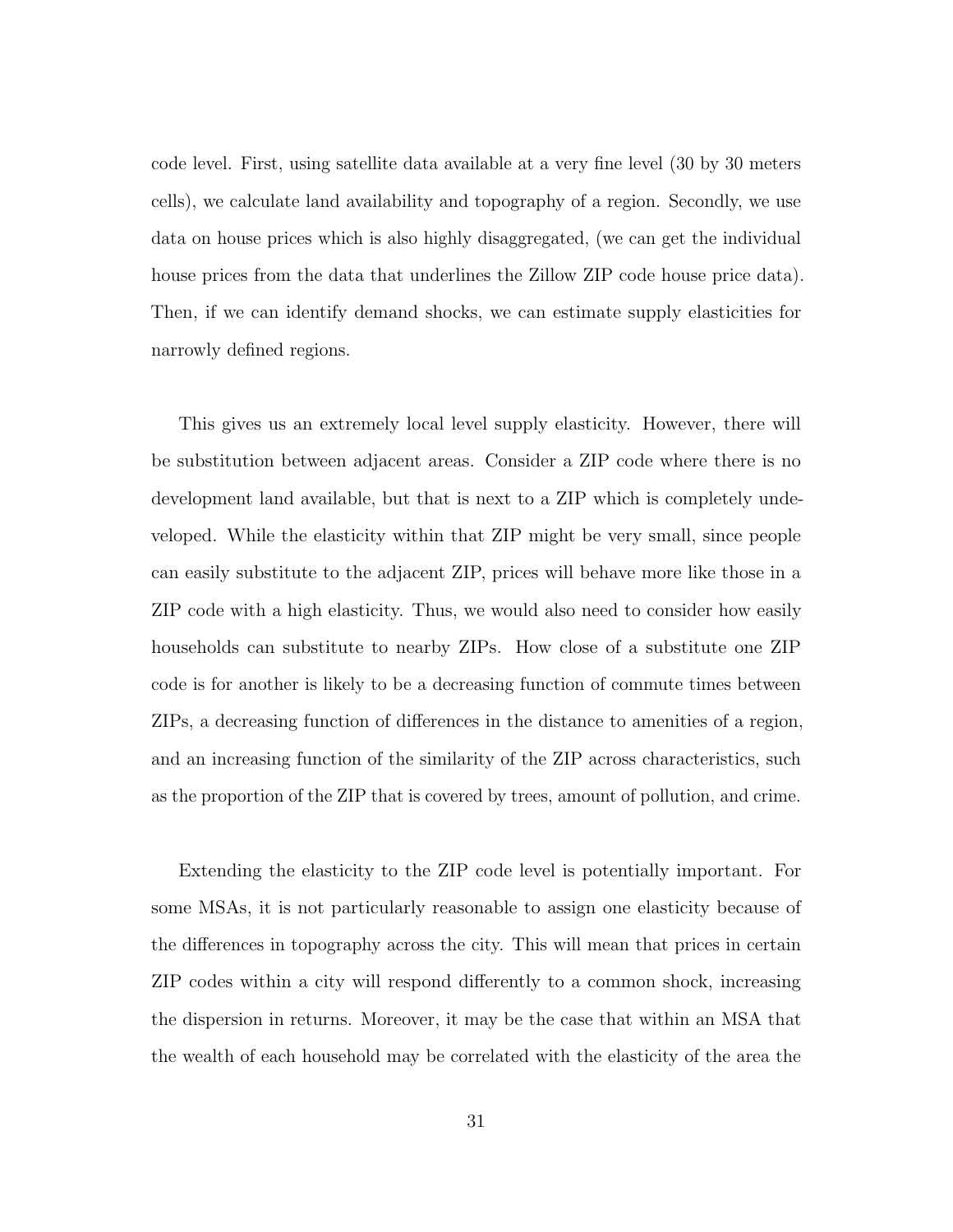homeowner lives in. This is because natural barriers to construction such as water are also highly valuable amenities.

Consider the case of the Los Angeles MSA. Within this MSA, the annualized average real house price appreciation from 1996 to 2019 was 4.3% across all ZIPs, equally weighting each ZIP. However, the  $10^{th}$  percentile of house price appreciation is just 3.4%, while the  $90^{th}$  percentile is over 5.8%. Thus, we can see that not only is there a large amount of heterogeneity between MSAs but also within them. The more disaggregated the level we examine returns to owner-occupied housing the larger the potential heterogeneity in returns. This increases the potential for housing to create wealth inequality.

# 6 Conclusion

In this paper, we evaluated how returns to owner-occupied housing affect wealth inequality in the United States. We document that the after-tax real returns to owner-occupied housing approximately equals that of equity. Our paper shows that owner-occupied housing represents a large fraction of household net worth. Moreover, we find that richer households typically have a larger fraction of their net worth in housing. Thus, high returns to housing not only increase average household wealth but also increase wealth inequality between households. Using an accounting framework, we decompose the returns of each wealth group into housing and non-housing returns. Furthermore, we construct a counterfactual analysis where we increase the house price elasticity to the  $90<sup>th</sup>$  percentile. We find that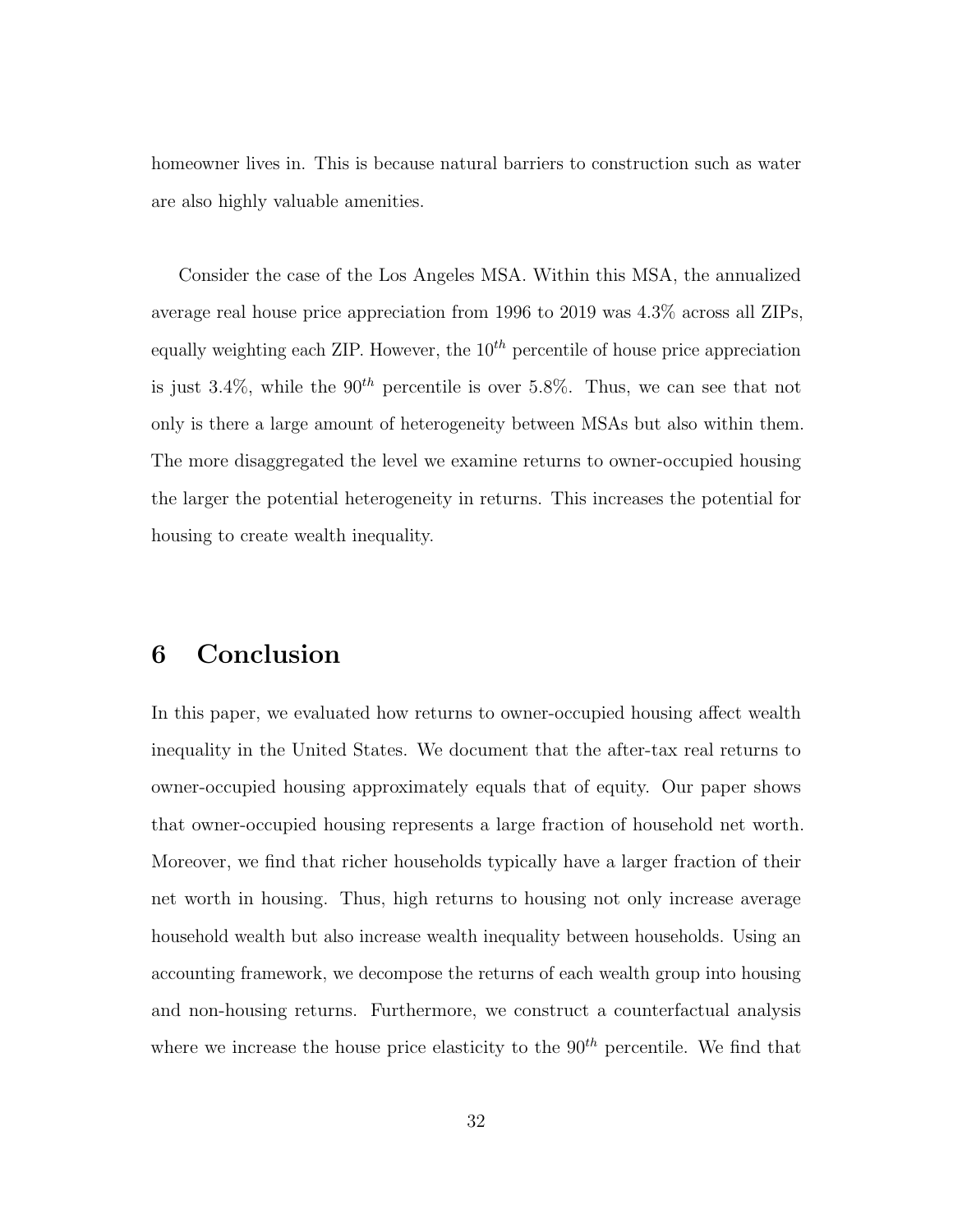this reduces the coefficient of variation in wealth by approximately 2%.

While data limitations mean we cannot exactly determine the matching of households to MSA, we consider a cases where there is positive assortative matching (PAM) or negative assortative matching (NAM) between household wealth and housing returns. We document that whether matching is PAM or NAM matters a great deal for the returns on household wealth. Compared with NAM after tax annualized returns on wealth are about 2% higher if one assumes PAM.

Finally, this paper discusses how to extend our results to the ZIP code level. We describe how to compute the local level housing elasticities in this case and the difficulty that using such local level elasticities brings, namely the ability of households to substitute between these local regions.

# References

- <span id="page-32-2"></span>Andonov, A., Bauer, R. M., and Cremers, K. M. (2017). Pension Fund Asset Allocation and Liability Discount Rates. The Review of Financial Studies,  $30(8):2555-2595.$
- <span id="page-32-0"></span>Dorn, D., Katz, L. F., Patterson, C., Van Reenen, J., et al. (2017). Concentrating on the fall of the labor share. American Economic Review, 107(5):180–85.
- <span id="page-32-3"></span>Eisfeldt, A. and Demers, A. (2018). Total returns to single family rentals. Working Paper, (21804).
- <span id="page-32-1"></span>Favilukis, J., Ludvigson, S. C., and Van Nieuwerburgh, S. (2017). The macroe-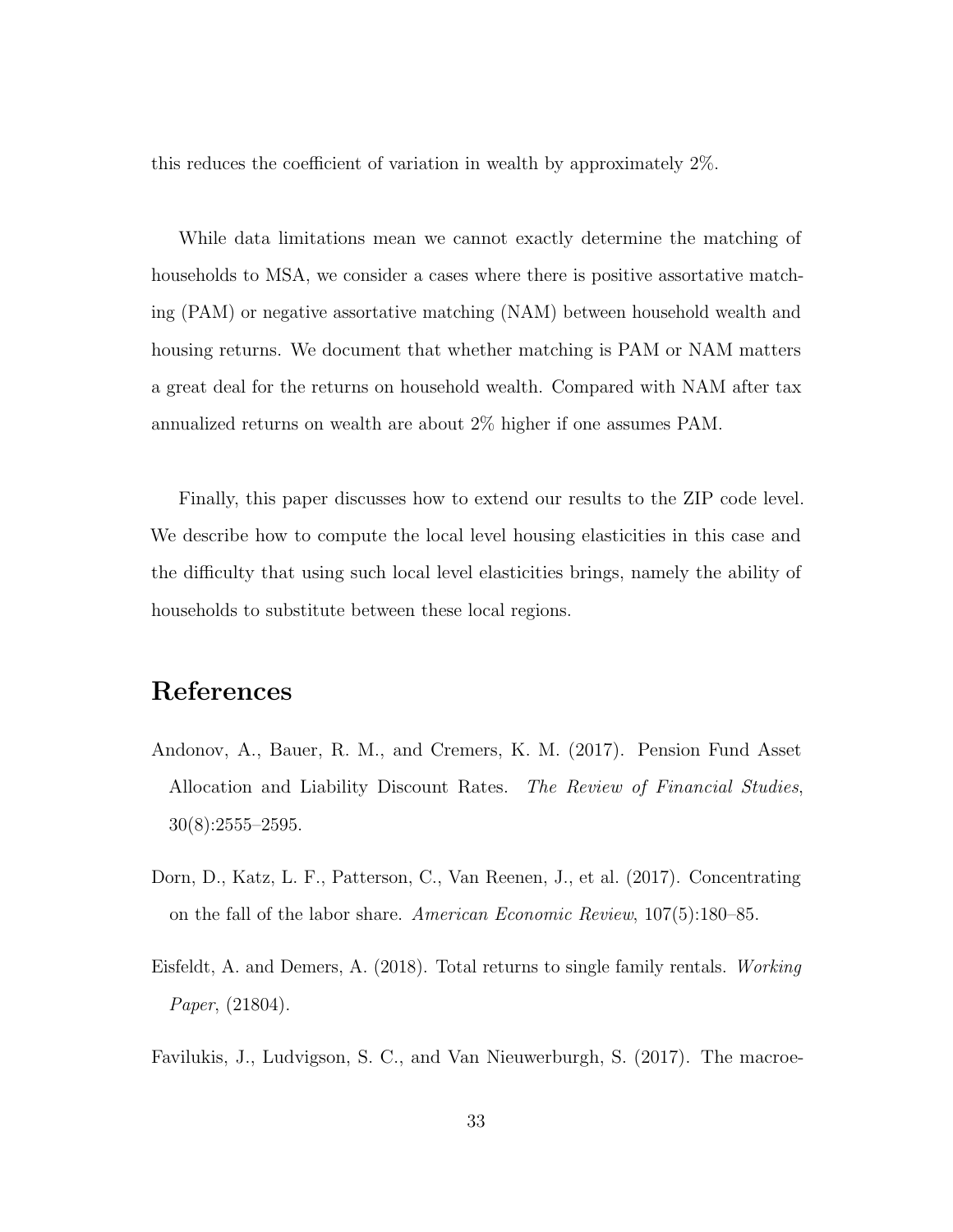conomic effects of housing wealth, housing finance, and limited risk sharing in general equilibrium. Journal of Political Economy, 125(1):140–223.

- <span id="page-33-1"></span>Gabaix, X. and Landier, A. (2008). Why has CEO Pay Increased So Much?\*. The Quarterly Journal of Economics, 123(1):49–100.
- <span id="page-33-0"></span>Glaeser, E. (2011). Triumph of the City. Pan.
- <span id="page-33-8"></span>Glaeser, E. and Gyourko, J. (2018). The economic implications of housing supply. Journal of Economic Perspectives, 32(1):3–30.
- <span id="page-33-2"></span>Gomez, M. et al. (2019). Displacement and the rise in top wealth inequality. Working Paper.
- <span id="page-33-4"></span>Herkenhoff, K. F., Ohanian, L. E., and Prescott, E. C. (2018). Tarnishing the golden and empire states: Land-use restrictions and the U.S. economic slowdown. Journal of Monetary Economics, 93(C):89–109.
- <span id="page-33-7"></span>Jordà, Ò., Knoll, K., Kuvshinov, D., Schularick, M., and Taylor, A. M. (2019). The rate of return on everything, 1870–2015. The Quarterly Journal of Economics, 134(3):1225–1298.
- <span id="page-33-3"></span>Karabarbounis, L. and Neiman, B. (2013). The global decline of the labor share. The Quarterly journal of economics, 129(1):61–103.
- <span id="page-33-6"></span>Kiyotaki, N., Michaelides, A., and Nikolov, K. (2011). Winners and losers in housing markets. *Journal of Money, Credit and Banking*, 43(2-3):255–296.
- <span id="page-33-5"></span>Krishnamurthy, A. and Vissing-Jorgensen, A. (2011). The effects of quantitative easing on interest rates: Channels and implications for policy. Brookings Papers on Economic Activity, Fall.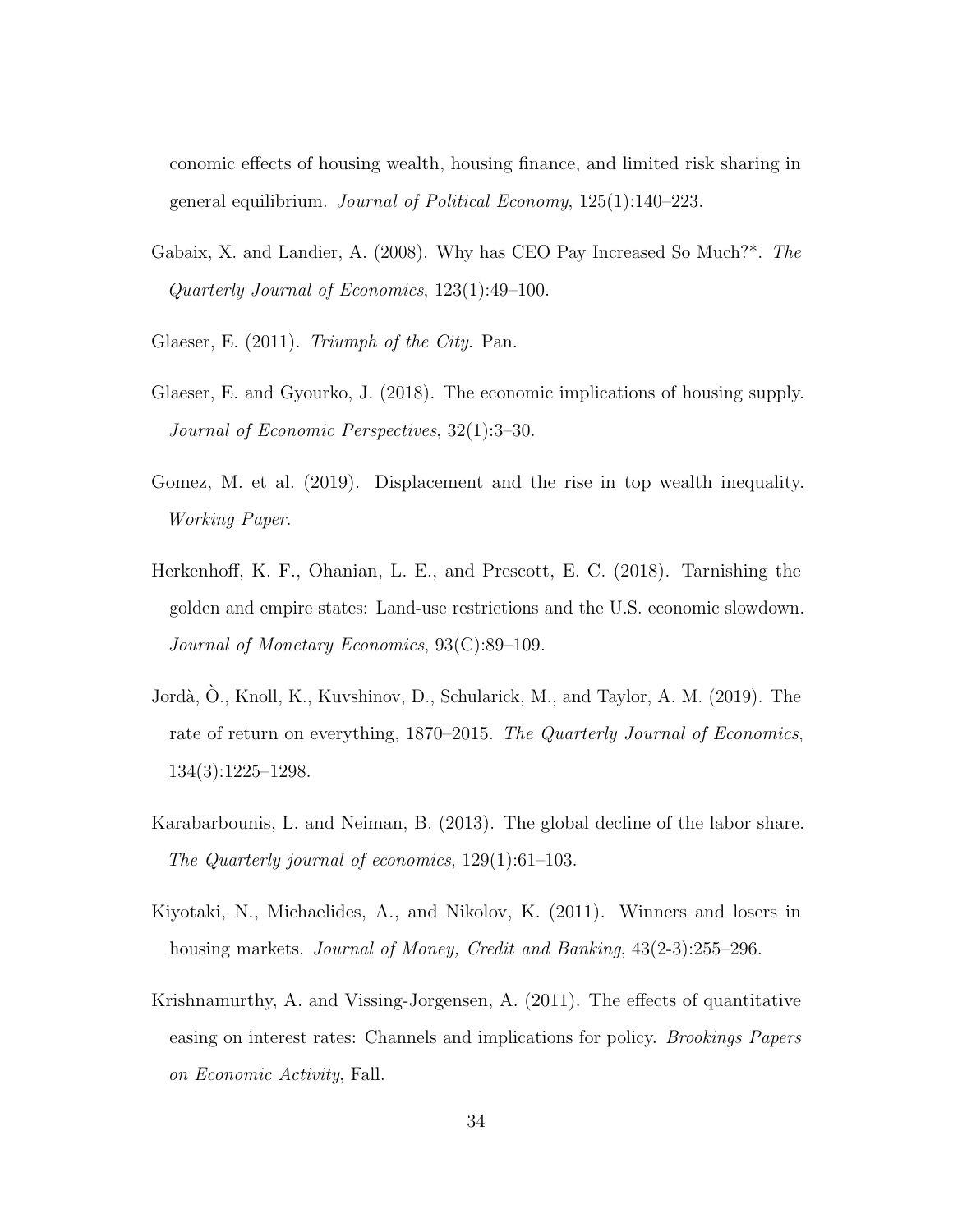- <span id="page-34-5"></span>Phalippou, L. and Gottschalg, O. (2008). The performance of private equity funds. The Review of Financial Studies, 22(4):1747–1776.
- <span id="page-34-3"></span>Piazzesi, M. and Schneider, M. (2016). Housing and macroeconomics. In *Handbook* of macroeconomics, volume 2, pages 1547–1640. Elsevier.
- <span id="page-34-0"></span>Piketty, T. (2015). About capital in the twenty-first century. American Economic Review, 105(5):48–53.
- <span id="page-34-1"></span>Piketty, T. and Zucman, G. (2014). Capital is back: Wealth-income ratios in rich countries 1700–2010. The Quarterly Journal of Economics, 129(3):1255–1310.
- <span id="page-34-4"></span>Saiz, A. (2010). The geographic determinants of housing supply. The Quarterly Journal of Economics, 125(3):1253–1296.
- <span id="page-34-2"></span>Van Nieuwerburgh, S. and Weill, P.-O. (2010). Why Has House Price Dispersion Gone Up? The Review of Economic Studies, 77(4):1567-1606.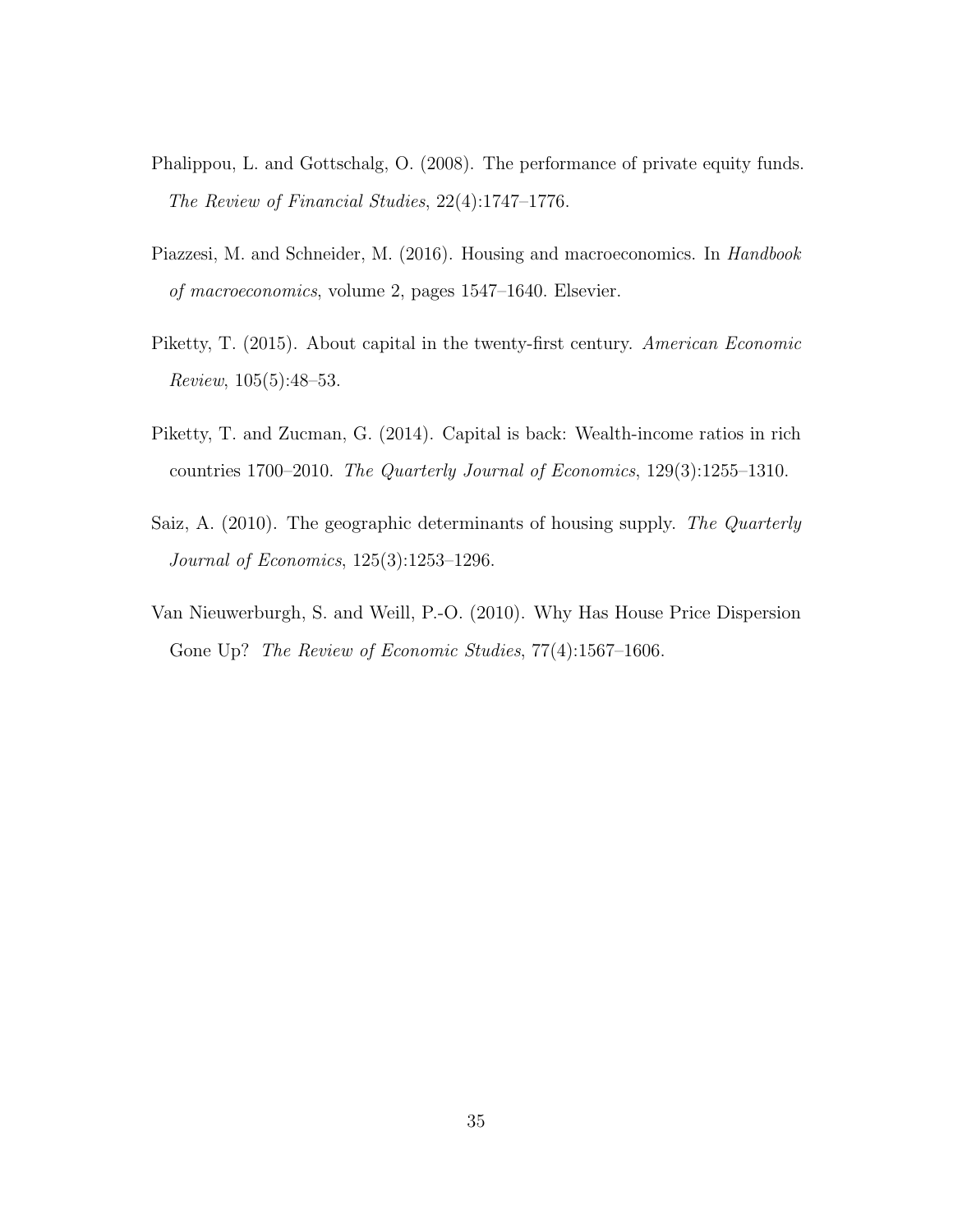<span id="page-35-0"></span>

# <span id="page-35-1"></span>A Figures and Data

Figure 8: This figure plots average annual real house price appreciation in each MSA against the average price of a home in the MSA in 1996. The size of each bubble indicates the population of the MSA, and the line is the line of best fit, fitted using OLS regression. Source: Zillow and authors' calculations.